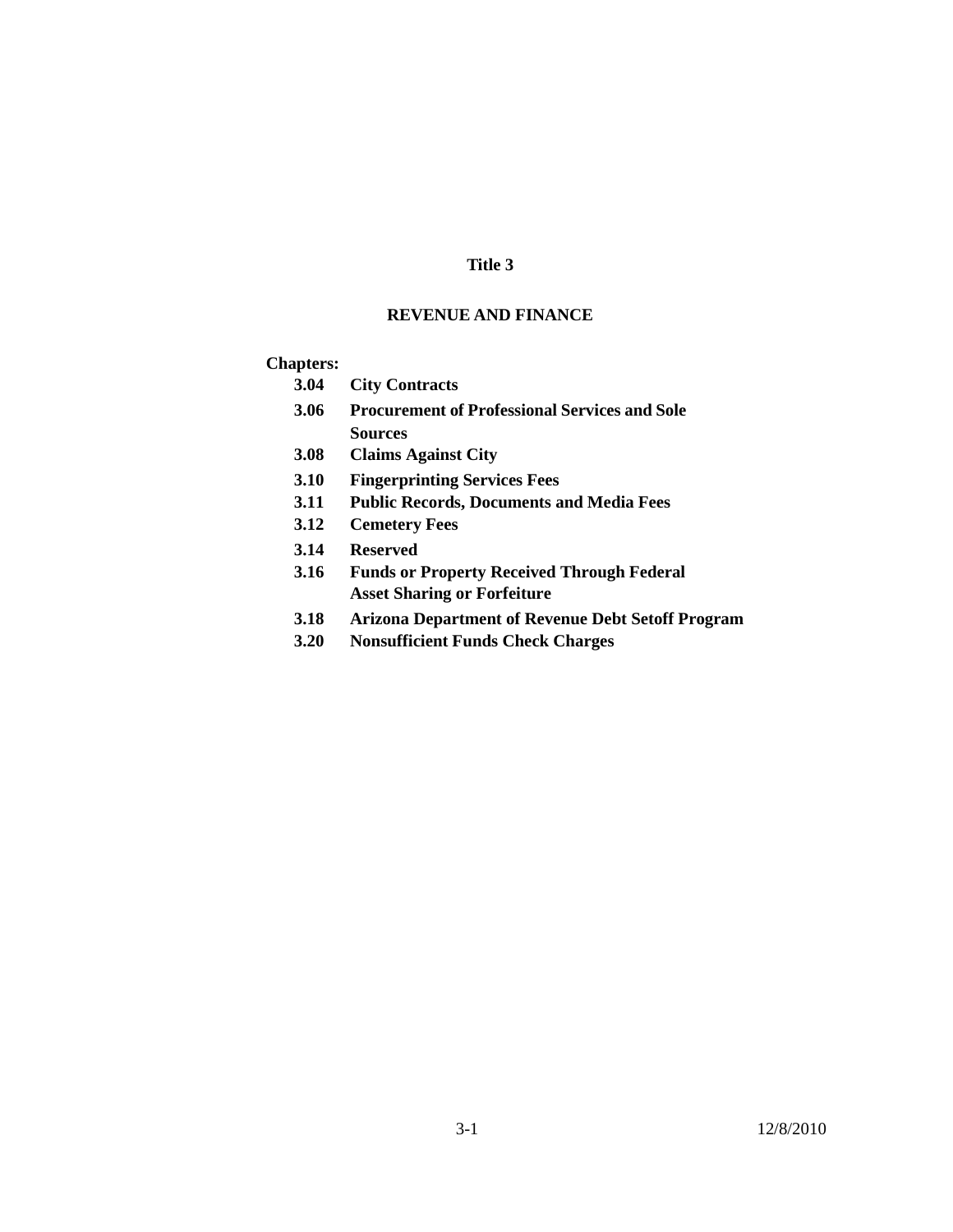### **CITY CONTRACTS**

### **Sections:**

| 3.04.010 | Call for bids—Publication.      |
|----------|---------------------------------|
| 3.04.020 | Call for bids-Contents.         |
| 3.04.030 | Award of bids.                  |
| 3.04.040 | <b>Exceptions.</b>              |
| 3.04.050 | Approval to proceed.            |
| 3.04.060 | <b>Emergency circumstances.</b> |
|          |                                 |

### **3.04.010 Call for bids—Publication.**

Except as otherwise provided in this chapter, the city clerk shall cause to be published in successive issues two times in a daily newspaper, at least two weeks prior to the stated bid opening date, in a newspaper, published and of general circulation in the city, a call for bids for the purchase of supplies, labor or materials for any public building or public use. (Ord. 436 §2, 1979; Ord. 05-883 § 1, 2005)

### **3.04.020 Call for bids—Contents.**

The call for bids shall state:

A. The nature of the work required, the type, purpose and location of the proposed building and where plans, specifications and full information as to the proposed purchase of supplies, labor or materials may be obtained, or the details of the nature of supplies and materials or labor being sought, as is appropriate.

B. The suppliers or contractors desiring to submit proposals may obtain copies of full or partial sets of plans and specifications for estimates on request or by appointment. The return of such plans and specifications shall be guaranteed by a deposit of a designated amount which shall be refunded on return of the plans and specifications in good order.

C. Every proposal shall be accompanied by a certified check, cashier's check or surety bond for ten percent of the amount of the bid included in the proposal as a guarantee that the contractor or supplier of labor or materials will enter into a contract to perform the proposal in accordance with the plans and specifications, or as liquidated damages in the event of the failure or refusal of the contractor or supplier of labor or materials to enter into the contract. The certified check, cashier's check or surety bond shall be returned to the contractors or suppliers of labor or materials, whose proposals are not accepted, and to the successful contractor or supplier of labor or materials on the execution of a satisfactory bond and contract as may be required.

D. The right is reserved to reject any or all proposals or to withhold the award for any reasons the city determines.

E. The call shall also state that sealed bids will be received at the office of the city clerk until a date therein named together with a statement of the time and public place where the bids will be opened. (Ord. 436 § 3, 1979)

#### **3.04.030 Award of bids.**

Bids shall be awarded to the lowest responsible bidder in substantial compliance with the terms and conditions of this chapter, chapter 3.06, and any other applicable statutes of the state of Arizona. (Ord. 436 § 4, 1979; Ord. 05-883 § 2, 2005)

### **3.04.040 Exceptions.**

The provisions of this chapter requiring a call for bids and award of bids shall not apply to contracts for the expenditure of public funds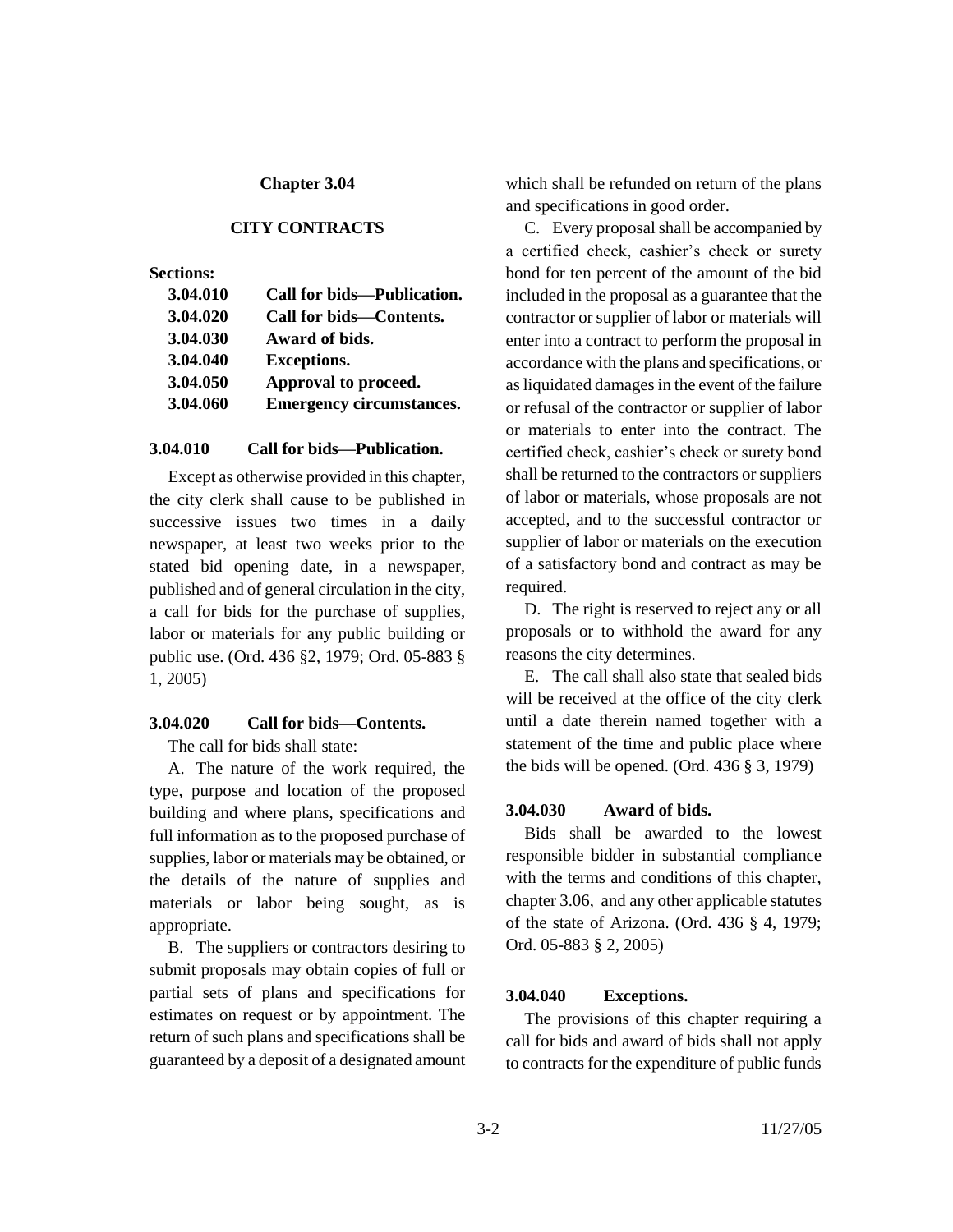for building, improvements, supplies, labor or materials which do not exceed a total project and/or contract amount of thirty-five thousand (\$35,000) dollars. (Ord. 436 § 5, 1979; City Charter Art. VIII, Sec. 1(C) as amended 1998; Ord. 05-883 § 3, 2005).

### **3.04.050 Approval to proceed.**

Where the total contract or project amount for building, improvements, supplies, materials or labor to be purchased with the use of public funds is reasonably estimated to be between five thousand (\$5,000) dollars and thirty-five thousand (\$35,000) dollars, approval to proceed shall be obtained from the city manager and reviewed by the chairman of the finance committee of the city, or his designee, as established and defined by the city council. (Ord. 436 § 6, 1979; Ord. 05-883 § 4, 2005)

### **3.04.060 Emergency circumstances.**

A. The public bidding and advertisement requirements of this chapter may be dispensed with in the case of an actual emergency which requires immediate action in order to preserve the health, safety and welfare of the people.

B. The city council shall have the exclusive power of declaring an emergency. The city manager may recommend to the city council that they declare an emergency and shall give facts in support thereof.

C. In determining whether to declare an emergency, the city council shall take into consideration, among other things, the following factors:

1. Public policy favors advertisement and competitive bidding;

2. An emergency which will warrant the dispensing of advertising for competitive bids is one that is present, immediate and existing and not one which may or may not arise in the future;

3. Is the condition one which could have been reasonably foreseen in time to advertise for bids;

4. The facts must clearly indicate that immediate action must be taken in order to preserve the peace, health, safety and welfare of the people. (Ord. 450 §§ 2—4, 1980)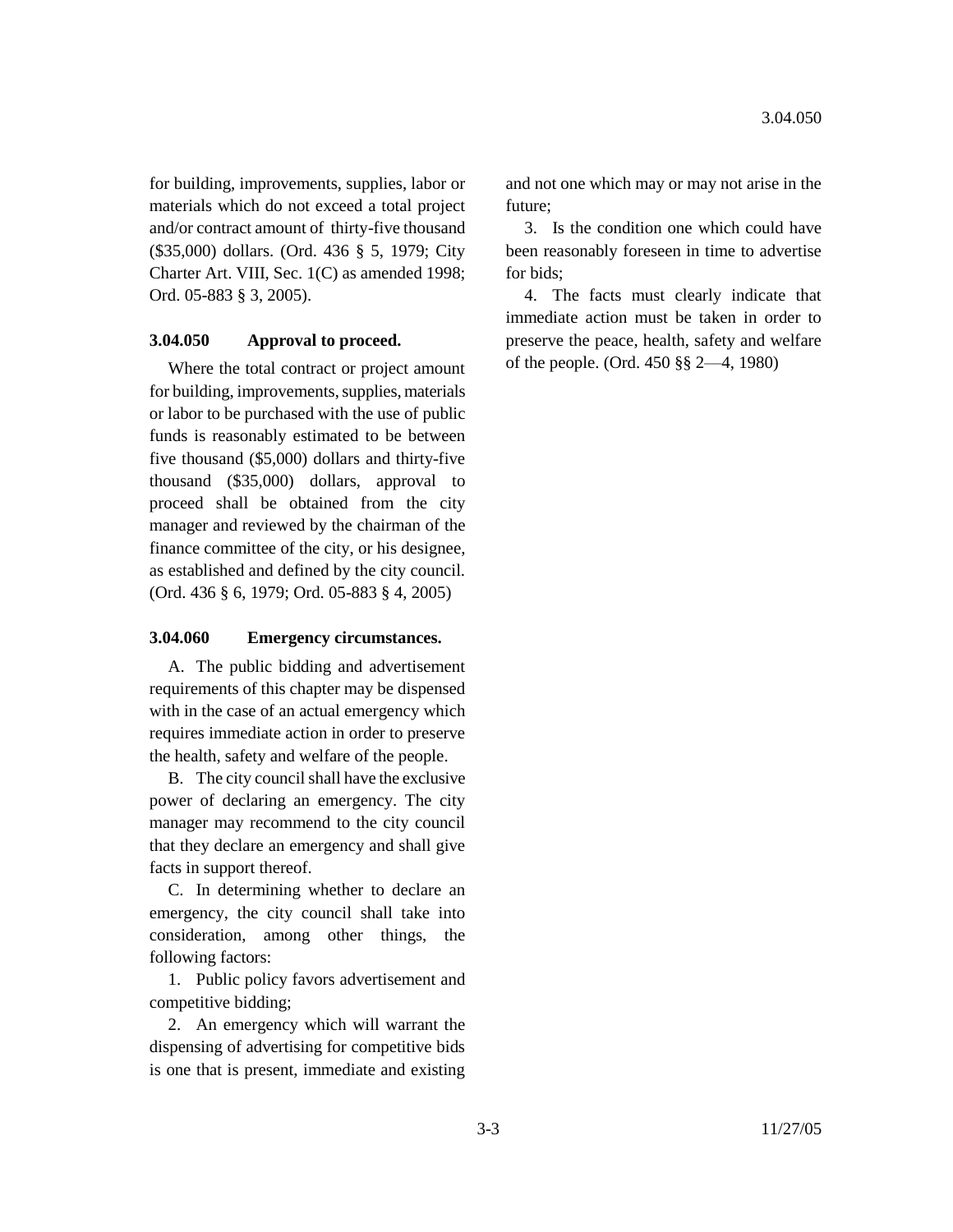## **PROCUREMENT OF PROFESSIONAL SERVICES AND SOLE SOURCES**

#### **Sections:**

| 3.06.010 Procurement of professional |
|--------------------------------------|
| services and sole source             |
| vendors.                             |

- **3.06.020 Proposals for certain specified professional services.**
- **3.06.030 Public notice required.**
- **3.06.040 Receipt of proposals.**
- **3.06.050 Evaluation factors.**
- **3.06.060 Discussion with offerors.**
- **3.06.070 Award.**
- **3.06.080 Sole source procurement.**

# **3.06.010 Procurement of professional services and sole source vendors.**

A. All city contracts for certain specified professional services and sole source vendors shall be awarded to the responsible bidder in compliance with the terms and conditions of this chapter and any other applicable statutes of the state of Arizona.

B. The finance director shall submit each determination made under this chapter to the city manager for prior approval or to council if the aggregate dollar amount exceeds \$35,000.00.

# **3.06.020 Proposals for certain specified professional services.**

A. For purpose of this chapter, certain specified professional services shall mean legal services, architect services, auditor services, engineering services, land surveying services, assayer services, geologist services, and landscape architect services.

B. Proposals for professional services from certain specified professionals exceeding thirty-five thousand (\$35,000) dollars shall require a written request for proposal. Contracts shall be awarded on the basis of demonstrated competence and qualifications for the type of professional services.

### **3.06.030 Public notice required.**

Adequate notice of the request for proposal shall be given in a reasonable time prior to the date set forth therein for the receipt of proposals. Adequate public notice shall mean publication of a public notice which summarizes the request for proposals in a newspaper of general circulation in the city two consecutive days with the last publication being not more than two weeks prior to the date set forth therein for the opening of bids.

#### **3.06.040 Receipt of proposals.**

Proposals shall be opened so as to avoid disclosure of contents to competing offerors during the process of negotiation. A list of proposals received shall be prepared and shall be open for public inspection after contract award.

#### **3.06.050 Evaluation factors.**

The request for proposals shall state the relative importance of price and other evaluation factors.

# **3.06.060 Discussion with responsible offerers and revisions to proposals.**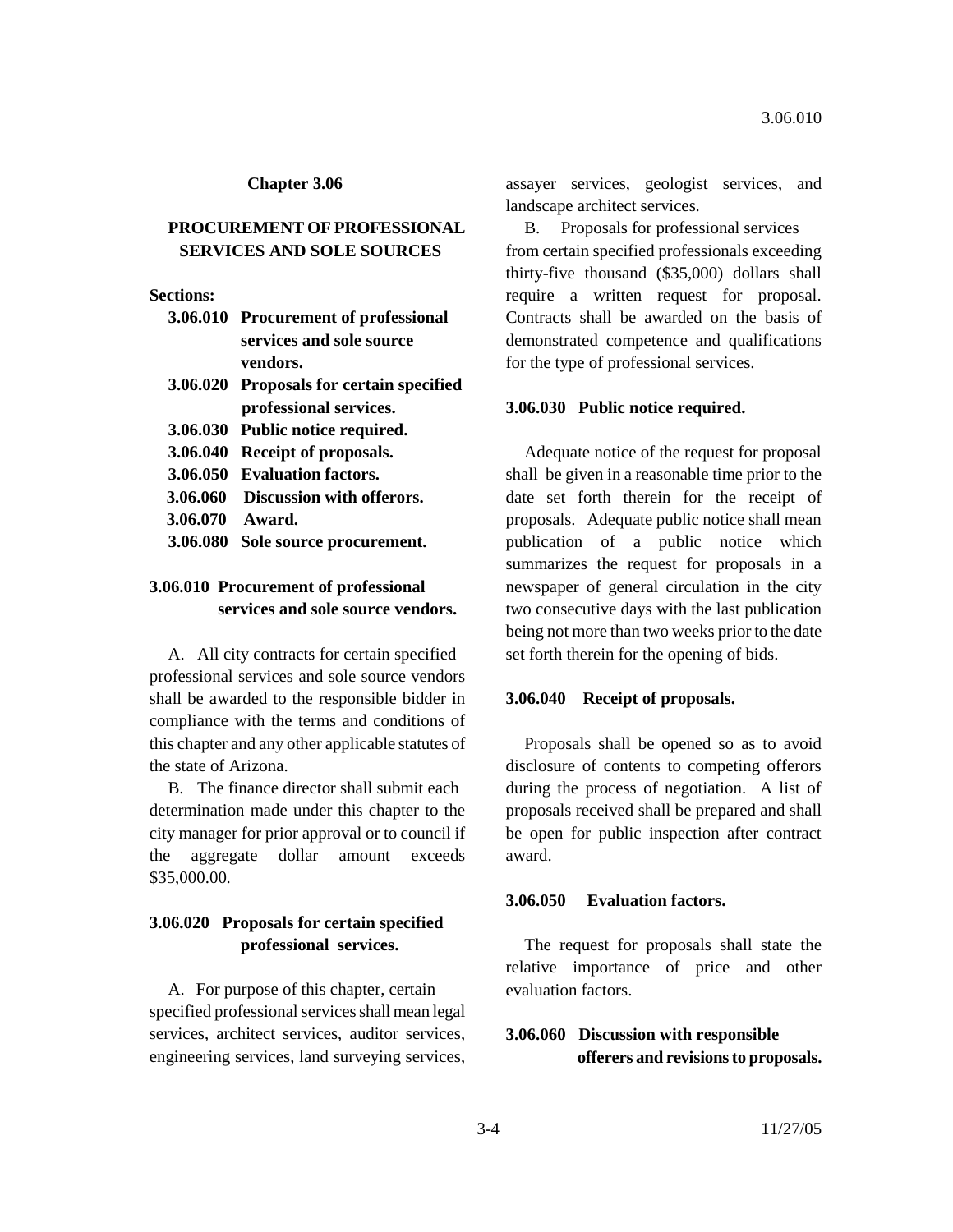As provided in the request for proposals, discussions may be conducted with responsible offerors who submit proposals determined to be reasonably susceptible of being selected for award for the purpose of clarification to assure full understanding of, and responsiveness to, the solicitation requirements. Offerors shall be accorded fair and equal treatment with respect to any opportunity for discussion and revision of proposals and such revisions may be permitted after submission and prior to award for the purpose of obtaining best and final offers. In conducting discussions, there shall be no disclosure of any information derived from proposals submitted by competing offerors.

## **3.06.070 Award.**

Award shall be made to the responsible offeror whose proposal is determined in writing to be the most advantageous to the city taking into consideration price and the evaluation factors set forth in the request for proposals and the additional criteria set forth therein. No other factors or criteria shall be used in the evaluation. The contract file shall contain the basis on which the award is made.

#### **3.06.080 Sole source procurement.**

A contract may be awarded for a material, service or construction item without competition if the finance director determines in writing that there is only one source for the required material, service or construction item. The finance director may require the submission of cost or pricing data in connection with an award under this section. Sole source procurement shall be avoided, except when no reasonable alternative sources exist. A written determination of the basis for the sole source procurement shall be included in the contract file and available for public inspection.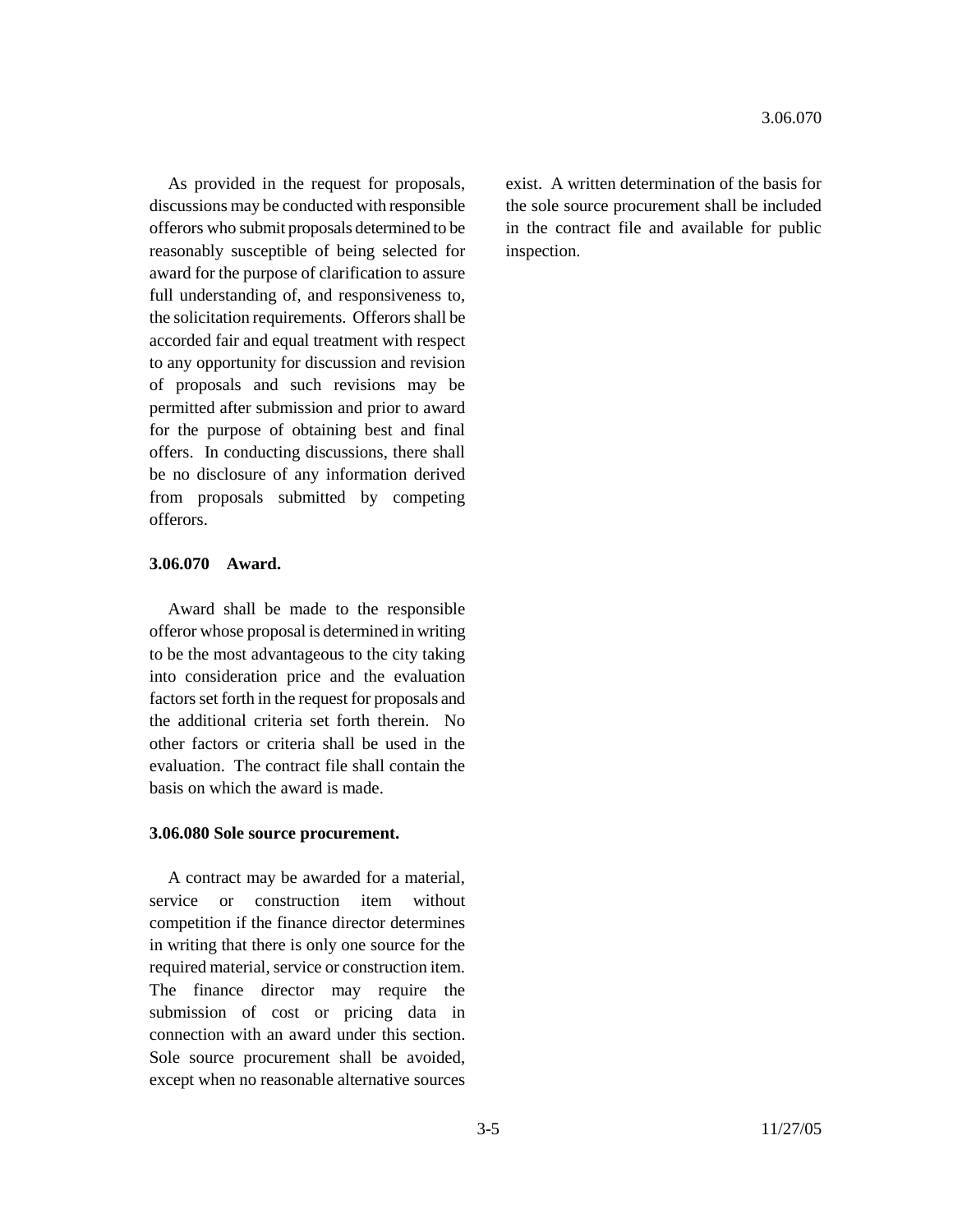### **CLAIMS AGAINST CITY**

### **Sections:**

| <b>Claims</b> presentation- |
|-----------------------------|
| Verification-               |
| Indebtedness to city.       |
| Audit, examination,         |
| allowance or rejection.     |
| <b>Warrants-Drawing,</b>    |
| signing and presentation.   |
| Warrants-Payment.           |
| Warrants-Delivery-          |
| Filing.                     |
|                             |

# **3.08.010 Claims presentation—Verification—Indebtedness to city.**

Every person having a claim against the city, except those referred to in the provisions of this section, shall present it in writing to the city council verified by affidavit of himself or his agent, stating minutely what the claim is for, and specifying each several items and the date and amount thereof; which verification shall state that the amount is justly due; that there are no offsets or credits to the same, and that the party is not in any way indebted to the city. No demand shall be allowed in favor of any person who is indebted to the city without first deducting such indebtedness. Nothing herein shall be held to apply to demands for official salaries, which by expressed provision of ordinance or resolution, are made a demand against the city. (Prior code §2.20)

# **3.08.020 Audit, examination, allowance or rejection.**

Claims presented as provided by Section 3.08.010 shall be filed with the city clerk and shall be passed upon and audited by the city council at their next regular meeting thereafter, and either allowed or rejected in whole or in part as the city council may deem proper. No demand shall be allowed in favor of any officer whose accounts have not been audited and approved or who shall have neglected to make his official returns or report or who shall have neglected or refused to perform any duty required of him. The city council may examine on oath or otherwise the person presenting such claim or any other person, in order to ascertain any facts necessary and proper for them to know in determining an allowance or rejection thereof. (Prior code § 2.21)

# **3.08.030 Warrants—Drawing, signing and presentation.**

A. When any amount is allowed as a demand against the city, a warrant shall be drawn on the treasurer thereof, signed by the mayor and the clerk, which warrant shall be delivered to the party in whose favor the same is drawn and presented by him to the treasurer. All warrants shall be made payable to the order of the person entitled thereto. Such warrant may be presented by the assignee, executor or administrator of the person to whom the same is drawn.

B. There shall be appointed an assistant city treasurer who shall have the same duties and responsibilities as appertain to the office of the city treasurer, and specifically, to have the authority to countersign all warrants issued by order of the mayor and city council. (Ord. 373 § 2, 1970; prior code § 2.22)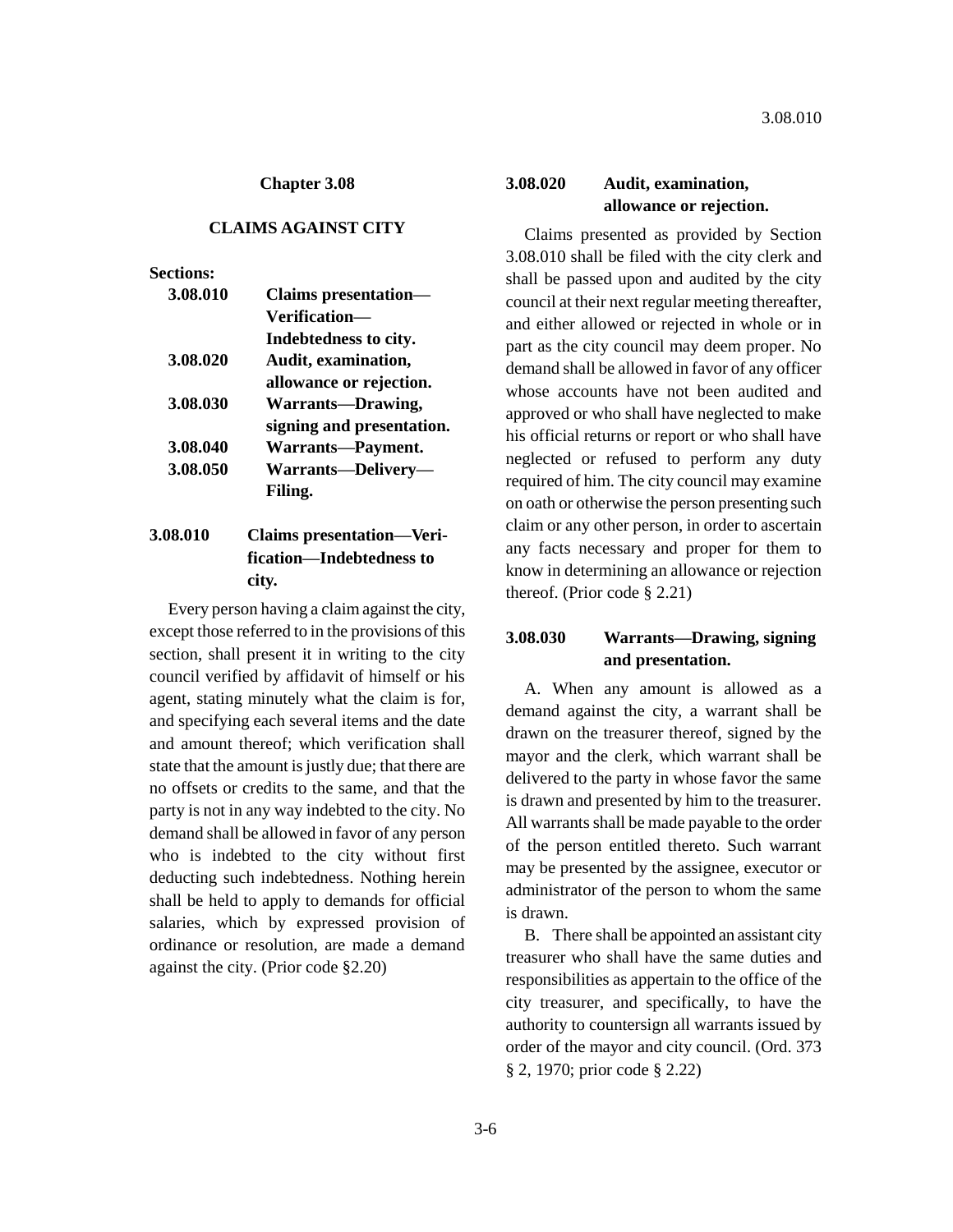### **3.08.040 Warrants—Payment.**

Warrants must specify the liability for which they are drawn, when such liability accrued and must be paid in the order of presentation. If the fund upon which such warrant is drawn is insufficient to pay the warrant, such warrant shall be registered by the treasurer and thereafter paid in the order of its presentation as such fund shall become sufficient. (Prior code § 2.23)

## **3.08.050 Warrants—Delivery—Filing.**

A city warrant shall be delivered to the payee or his assignee, executor or administrator, and shall be considered as a check upon the city depository for the amount therein specified. No funds shall be drawn from the city depository except upon a warrant duly signed and indorsed. When such warrants are returned from the city depository as paid, they shall be filed by the treasurer in the records of his office and shall constitute a credit in his favor for the amounts therein stated in all settlements of accounts with the city. (Prior code §2.24)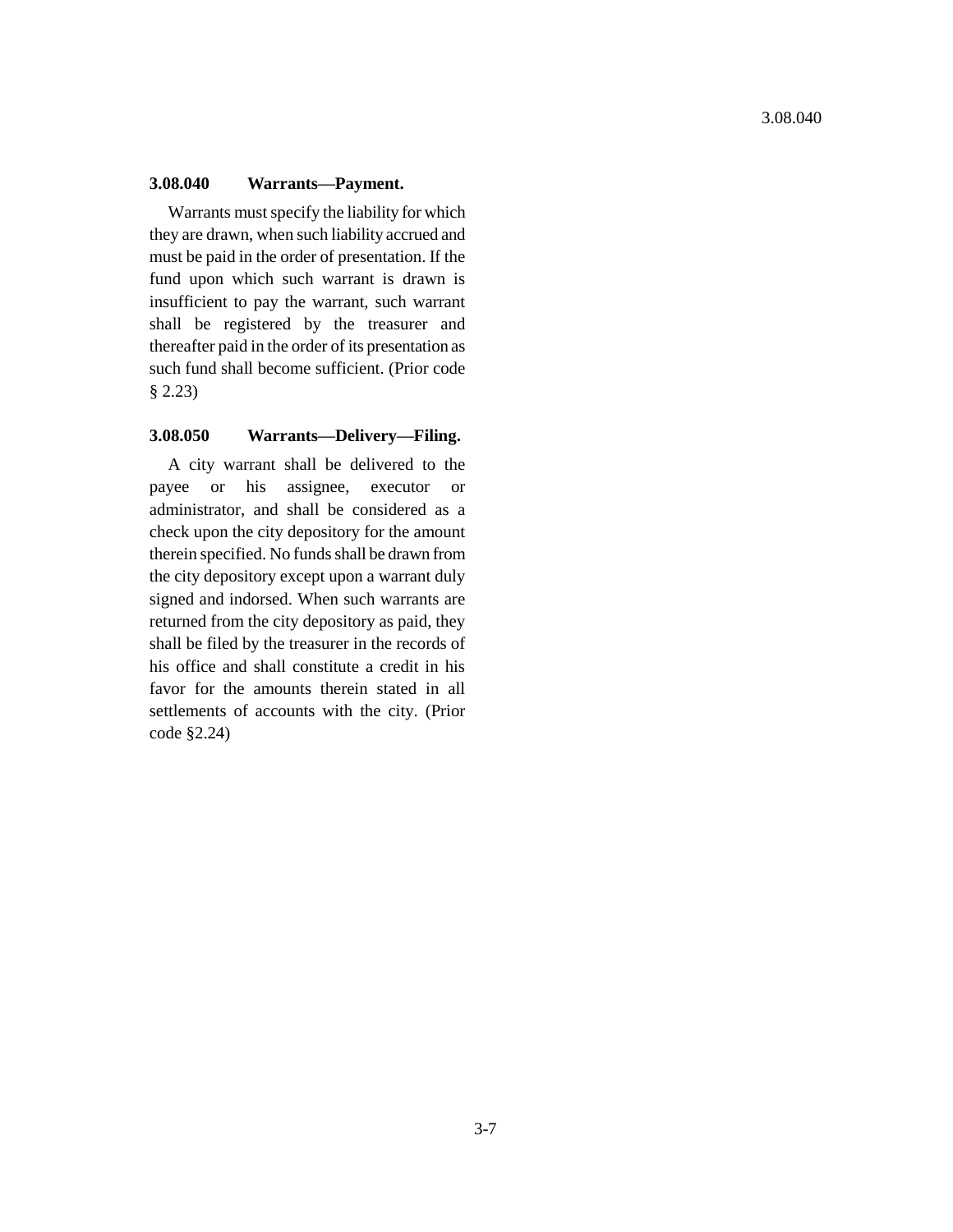## **FINGERPRINTING SERVICES FEES**

## **3.10.010 Fingerprinting Services Fees**

- A. The fingerprinting fee schedule for services to be performed by the Douglas Police Department shall be set as follows:
- 1. \$5.00 per fingerprint card
- 2. Effective January 1, 2012, the fee shall be \$6.00 per fingerprint card.
- 3. Effective January 1, 2014, the fee shall be \$7.50 per fingerprint card.
- B. The only exceptions to the aforementioned fingerprinting services are:

Nonprofit volunteer services, fraternal, civic and service clubs, bona fide religious organizations, and agencies of any federal, state or local governments. (Ord. 10-978 § 1, 2010).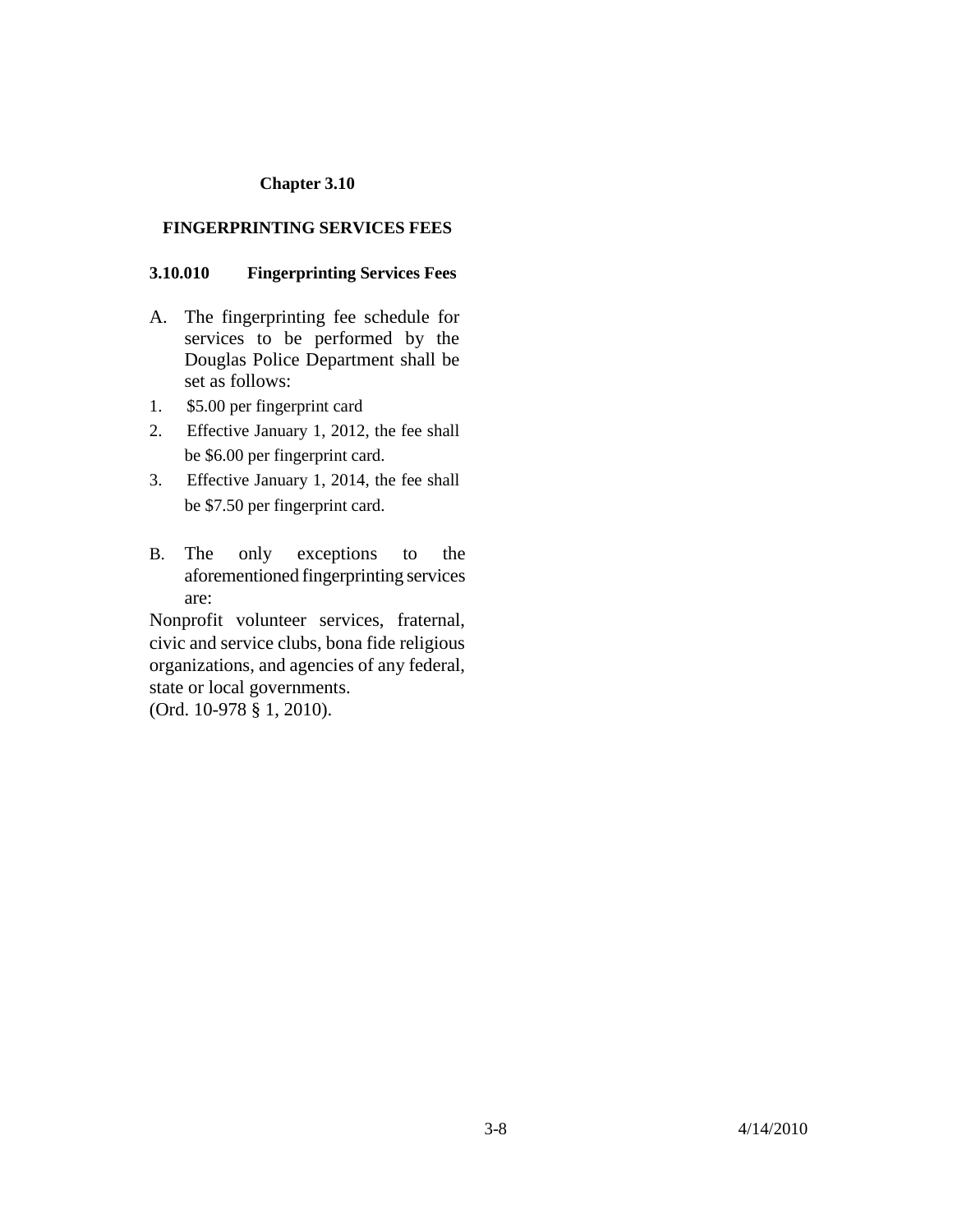# **PUBLIC RECORDS, DOCUMENTS AND MEDIA FEES**

3.11.010 Public Records, Documents and Media.

# **NONCOMMERCIAL RECORDS AND COPYING FEES:**

| \$0.50 per $8\frac{1}{2} \times 11$  | \$1.00 per $8\frac{1}{2}x$ 11        |
|--------------------------------------|--------------------------------------|
| up to 25 pages                       | in color                             |
|                                      |                                      |
| \$1.00 per sheet larger              | \$2.00 per sheet                     |
| than $8\frac{1}{2}x$ 11 in black     | larger than $8\frac{1}{2} \times 11$ |
| and white                            | in color                             |
|                                      |                                      |
| \$0.50 per $8\frac{1}{2} \times 11t$ | \$35.00 report                       |
| <b>Scanned Documents</b>             | exceeding 25 pages                   |
|                                      | up to 100 pages                      |
|                                      |                                      |
| \$0.35 per additional                | \$5.00 CD                            |
| sheet for reports                    |                                      |
| exceeding 100 pages                  |                                      |
|                                      |                                      |
| \$10.00 DVD                          | $$5.00$ 11" x 17"                    |
|                                      | color map                            |
|                                      |                                      |
| $$10.00$ 2 ft x 3 ft                 |                                      |
| color map                            |                                      |
|                                      |                                      |

## **VISITOR CENTER COPYING FEES:**

| \$0.10 per $8\frac{1}{2}x$ 11  | $\frac{\$0.25 \text{ per } 8 \frac{1}{2} \times 11}$ |
|--------------------------------|------------------------------------------------------|
| h/w                            | color                                                |
| \$0.15 per $8\frac{1}{2}$ x 14 | \$0.30 per 8 1/2 x 14                                |
| h/w                            | color                                                |
| \$0.50 per 11 x 17             | \$0.75 per 11 x 17                                   |
| n/w                            | color                                                |

# **CITY OF DOUGLAS LIBRARY COPYING FEES:**

| \$0.10 per $8\frac{1}{2}$ x 11 | \$0.25 per $8\frac{1}{2}$ x 11 |
|--------------------------------|--------------------------------|
| b/w                            | color                          |
| \$0.15 per $8\frac{1}{2}$ x 14 | \$0.30 per $8\frac{1}{2}$ x 14 |
| b/w                            | color                          |
| \$0.50 per 11 x 17             | \$0.75 per 11 x 17             |
|                                | color                          |

# **LIBRARY MOBILE ONLINE PRINTING FEES:**

| \$0.10 per $8\frac{1}{2} \times 11$ | $\frac{1}{2}$ \$0.25 per 8 ½ x 11 |
|-------------------------------------|-----------------------------------|
| b/w                                 | color                             |
| \$0.15 per 8 1/2 x 14               | \$0.30 per $8\frac{1}{2}$ x 14    |
| b/w                                 | color                             |
| \$0.50 per 11 x 17                  | \$0.75 per 11 x 17                |
| h/w                                 | color                             |

## **CITY OF DOUGLAS POLICE DEPARTMENT RECORDS FEE:**

- Pursuant to § 39-127, crime victims receive free copies of police reports or an immediate family member of the victim if the victim is killed or incapacitated has the right to receive one copy of the police report from the investigating law enforcement agency at no charge.
- \$5.00 flat rate for report requests by insurance companies.

## **COMMERCIAL RECORDS FEES:**

Pursuant to A.R.S. § 39-121.03, concerning requests for copies, printouts or reproductions of public records, the Public Records Custodian shall charge for such copies a cost to the portion of any cost to the City in obtaining the original, copy or reproduction of the requested document, printout or photographs a fee for the cost of time, materials, equipment, and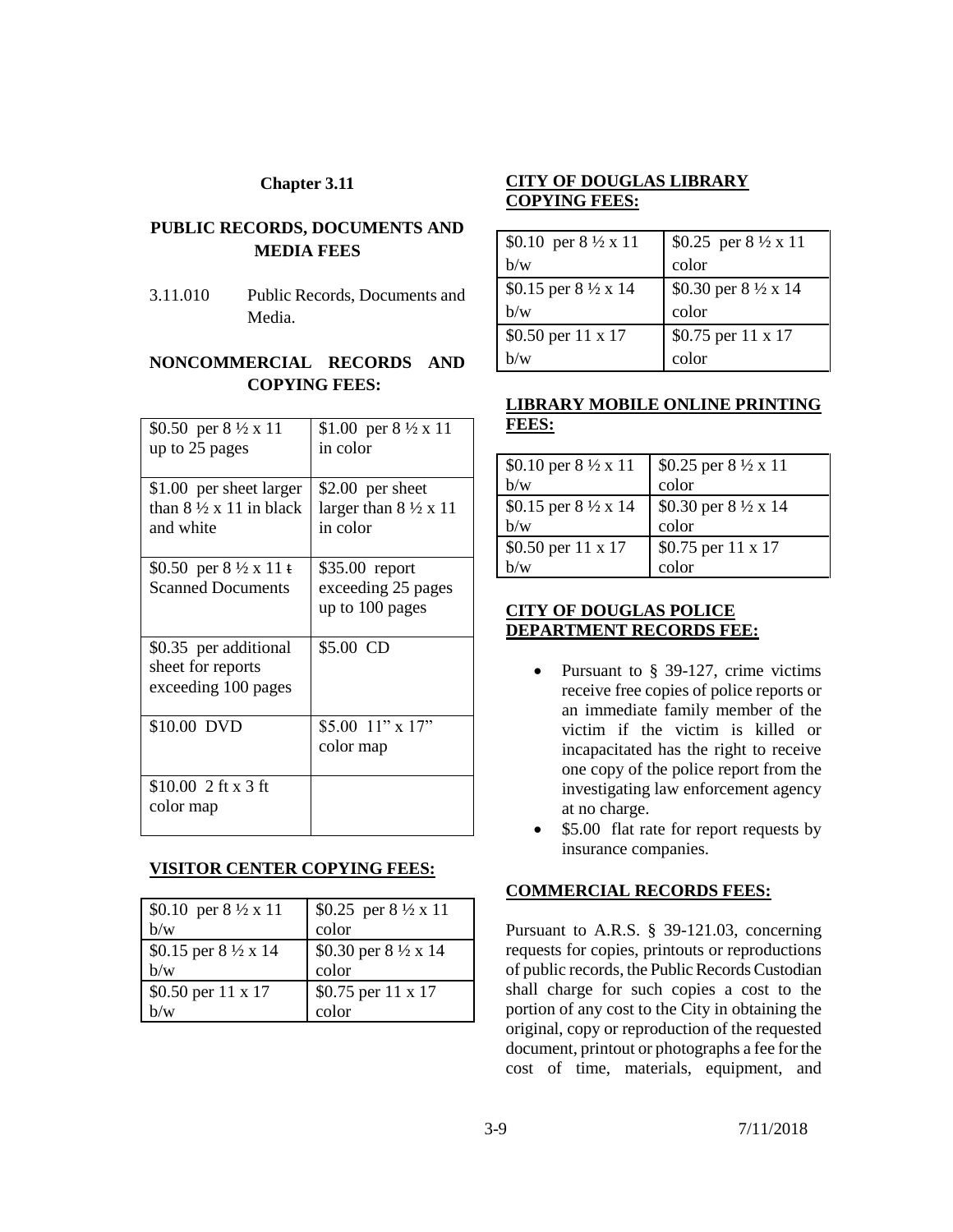personnel in producing duplications and the value of the reproduction on the commercial market.

# **DELIVERY FEE:**

In the event that a person requests mail delivery of a copy or reproduction of a requested record, the custodian may charge for postage and any copying cost in advance or may issue an invoice.

(Ord. 15-1051 §1, 2015), (Ord. 18-1091 §1, 2018)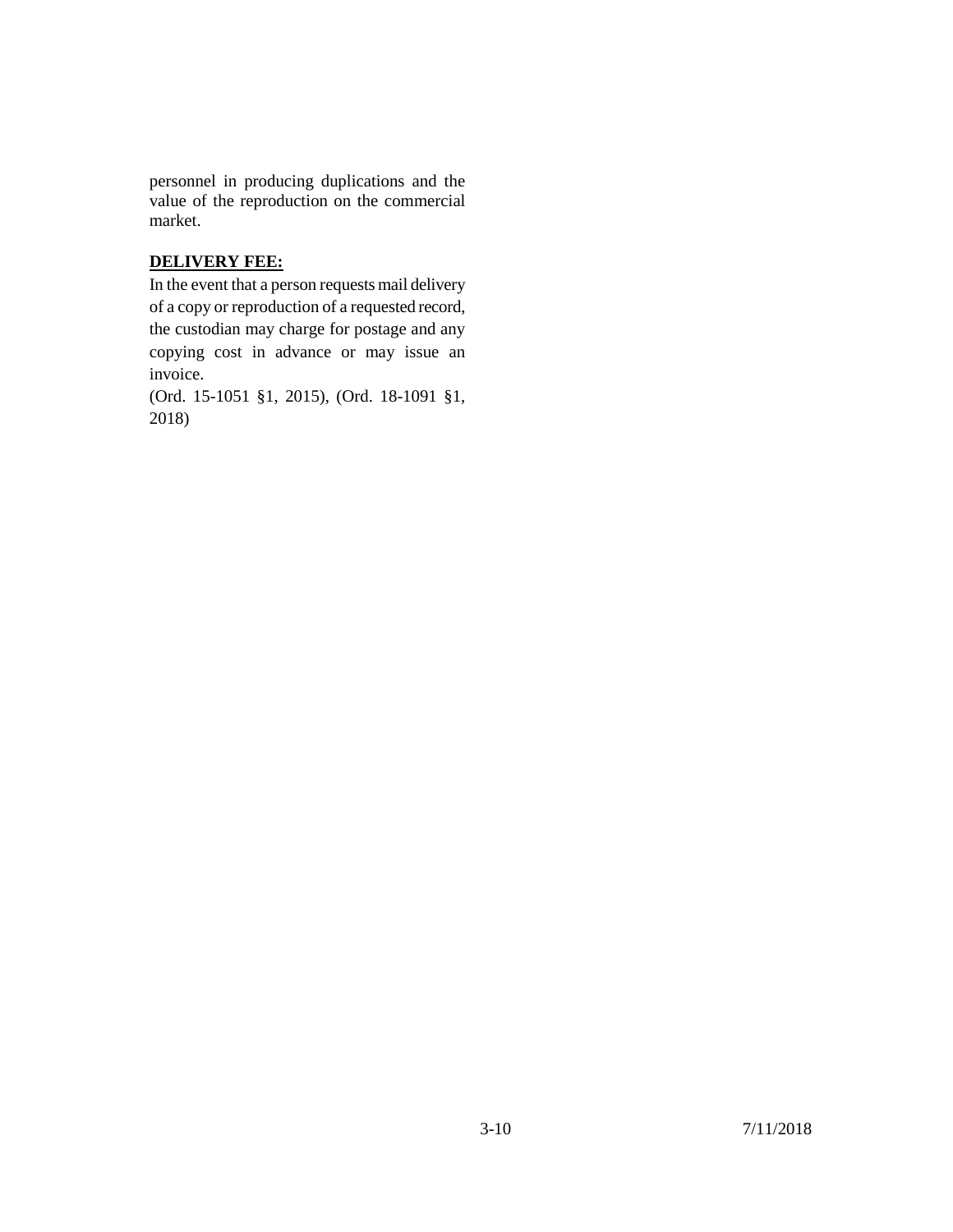### **CEMETERY FEES**

## **Sections:**

| 3.12.010 | Purpose.                          |
|----------|-----------------------------------|
| 3.12.020 | Uses.                             |
| 3.12.030 | <b>Definitions</b>                |
| 3.12.040 | <b>Cemetery Supervision</b>       |
| 3.12.050 | Fees                              |
| 3.12.060 | <b>Sale/Purchase of Interment</b> |
|          | <b>Rights</b>                     |
| 3.12.070 | <b>Burial Rules</b>               |
| 3.12.080 | <b>Motorized Vehicles</b>         |
| 3.12.090 | <b>Care of Lots</b>               |
| 3.12.100 | <b>Cemetery Visitor Rules</b>     |
|          |                                   |

### **3.12.010 Purpose**

These rules and regulations are designed for the protection of the owners of interment rights as a group. They are intended, not as restraining, but rather as preventing the inconsiderate from taking unfair advantage of others. These rules and regulations are adopted by the cemetery and all owners of interment rights, visitors and contractors performing work within the cemetery shall be subjected to said rules and regulations, amendments or alterations as shall be adopted by the city.

### **3.12.020 Uses**

The cemetery shall be used for exclusively for the burials of human beings and their remains.

### **3.12.030 Definitions**

As used in this ordinance, the following words and phrases will have the following meanings, unless the context clearly indicates a different meaning:

A. "Cemetery" shall mean any burial grounds operated by the city including those burial plots or graves sites sold to others.

B. "Chat" shall mean gravel to the specification of the cemetery supervisory staff.

C. "Cremains" means the cremated remains of a dead body.

C. "Burial" means the interment of a dead body or the remains into a grave.

D. "Exhume" means the disinterment, digging up or removal of a dead body or the remains from a grave.

E. "Exhume" means the disinterment, digging up or removal of a dead body or the remains from a grave.

F. "Grave" shall be synonymous with plot.

G. "Plot" means the lot or space reserved for the burial of a dead body or cremains at a cemetery.

H. "Veteran" means a person who has served in the United States Armed Forces and is able to document honorable discharge status. (Ord. 08- 941 §1, 2008), (Ord. 11-1003 §1, 2011).

### **3.12.040 Cemetery Supervision**

A. The cemetery reserves the right to compel all persons coming into the cemetery to obey all rules and regulations adopted by the city.

B. The City reserves, and shall have, the right to correct any errors that may be made by it either in making interments, disinterment's or removals or in the transfer or conveyance and substitution in lieu thereof other interment right of equal value and similar location as far as possible.

C. The city may, and it hereby expressly reserves the right, at any time, with or without notice to owners, to adopt new rules and regulations, or to amend, alter or repeal any rule, regulation, article, section, paragraph or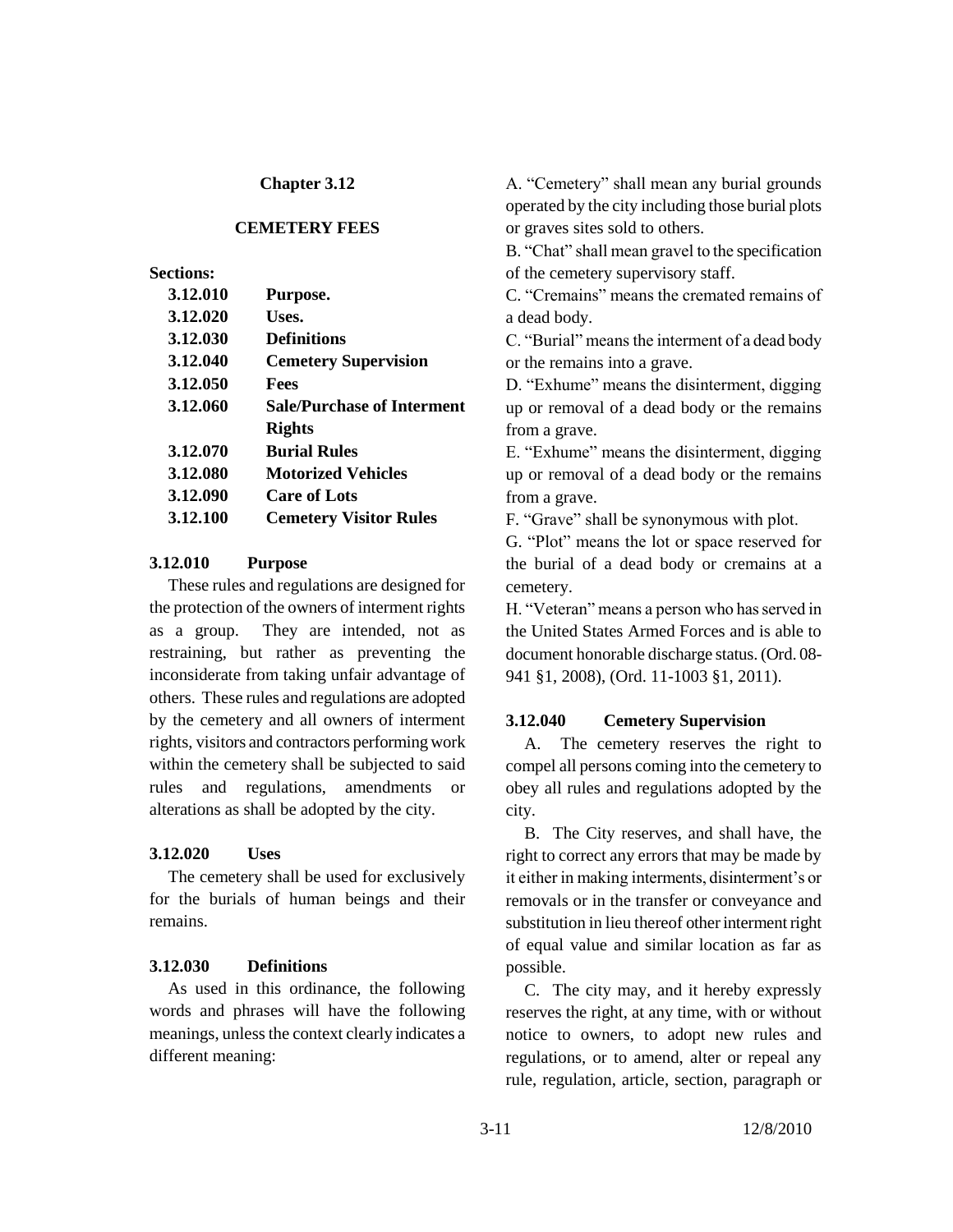sentence in these rules and regulations. (Ord. 08-941 §1, 2008), (Ord. 11-1003 §1, 2011).

## **3.12.050 Fees**

A. Effective January 1, 2015, the cemetery fees shall revert back to the cemetery fee schedule applicable in 2014 and shall be frozen indefinitely, and the previously established and programed cemetery rate increases are hereby repealed. Members of the public that purchased plots and/or services effective January 1, 2015, will be refunded fees paid in excess of the noted 2015. The following cemetery fee schedule, as amended, shall be charged for the described installations or services at the municipal cemetery from and after the effective date of the ordinance codified in this chapter. No curbing or concrete work will be sold until the plot is to be used for burial. No plot opening and closing will be sold until the plot is to be used for burial.

| Cost per lot in dirt:                 |       |
|---------------------------------------|-------|
| 2014:                                 | \$485 |
| 2015 January 1 to present:            | \$555 |
| 2015 Proposed:                        | \$485 |
|                                       |       |
| Cost per lot in grass:                |       |
| 2014:                                 | \$743 |
| 2015 January 1 to present:            | \$858 |
| 2015 Proposed:                        | \$743 |
|                                       |       |
|                                       |       |
| Cost per plot (baby) $36$ " x $24$ ": |       |
| 2014:                                 | \$244 |
| 2015 January 1 to present:            | \$292 |
| 2015 Proposed:                        | \$244 |
|                                       |       |
| <b>Weekday Services:</b>              |       |
| Plot open & close dirt lots           |       |
| 2014:                                 | \$310 |
| 2015 January 1 to present:            | \$330 |

| Plot open & close grass lot:          |       |
|---------------------------------------|-------|
| 2014:                                 | \$451 |
| 2015 January 1 to present:            | \$501 |
| 2015 Proposed:                        | \$451 |
|                                       |       |
| Plot open & close baby:               |       |
| 2014:                                 | \$143 |
| 2015 January 1 to present:            | \$157 |
| 2015 Proposed:                        | \$143 |
|                                       |       |
| Plot open & close ashes:              |       |
| 2014:                                 | \$132 |
| 2015 January 1 to present:            | \$144 |
| 2015 Proposed:                        | \$132 |
|                                       |       |
| <b>Additional Cost for Saturdays:</b> |       |
| Plot open & close dirt lots:          |       |
| 2014:                                 | \$223 |
| 2015 January 1 to present:            | \$230 |
| 2015 Proposed:                        | \$223 |
| Plot open & close grass lots:         |       |
| 2014:                                 | \$362 |
| 2015 January 1 to present:            | \$399 |
| 2015 Proposed:                        | \$362 |
|                                       |       |
| Plot open & close baby 36" x 24"      |       |
| 2014:                                 | \$130 |
| 2015 January 1 to present:            | \$140 |
| 2015 Proposed:                        | \$130 |
|                                       |       |
| Plot open & close ashes:<br>2014:     | \$130 |
|                                       | \$140 |
| 2015 January 1 to present:            |       |
| 2015 Proposed:                        | \$130 |
| Closed for Sundays and Holidays.      |       |
| Burial after hours:                   |       |
| 2014:                                 | \$160 |
| 2015 January 1 to present:            | \$180 |
| 2015 Proposed:                        | \$160 |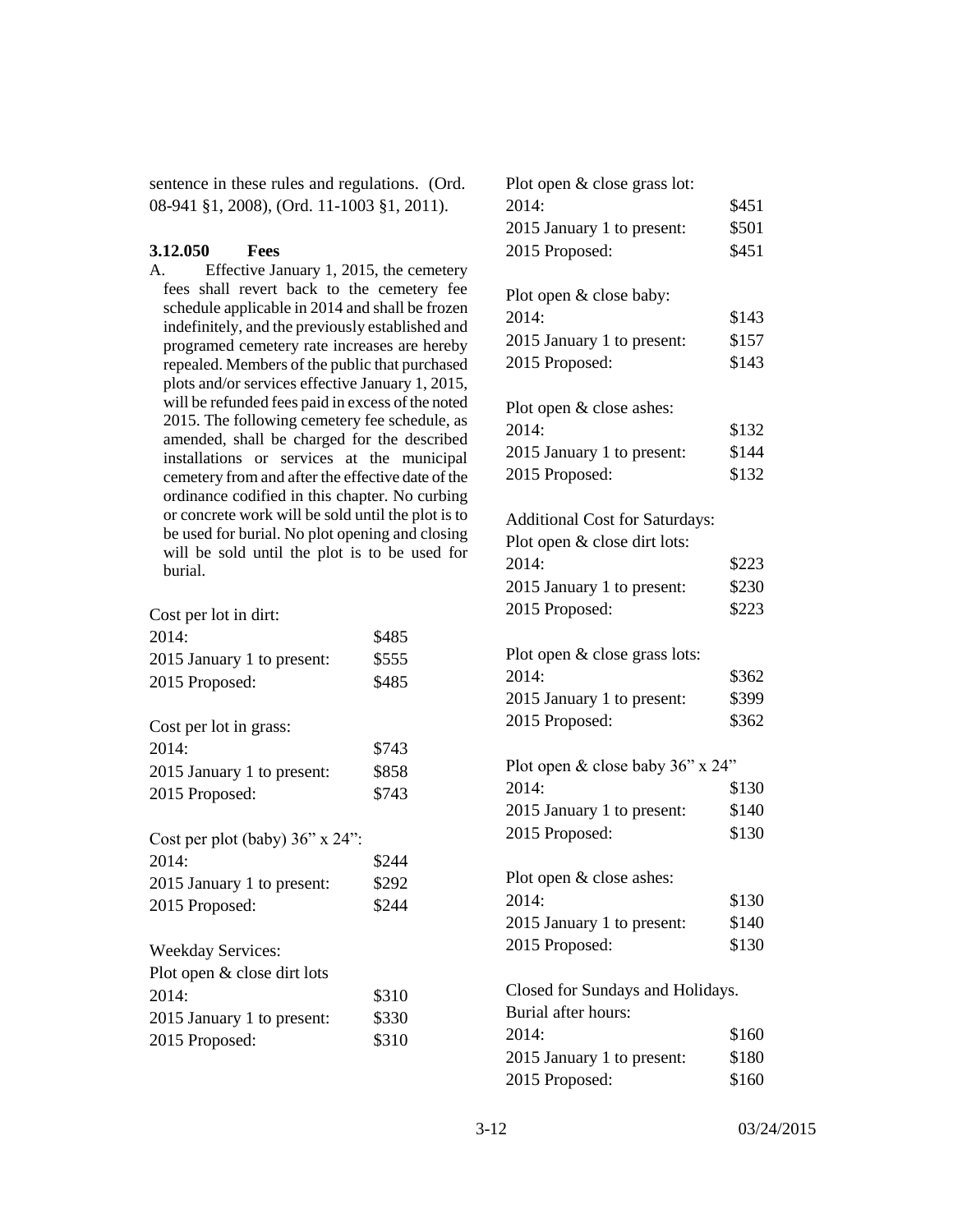| Raised cap: dirt plot only               |       | 2014:                                          | \$476 |  |
|------------------------------------------|-------|------------------------------------------------|-------|--|
| 2014:                                    | \$235 | 2015 January 1 to present:                     | \$493 |  |
| 2015 January 1 to present:               | \$255 | 2015 Proposed:                                 | \$476 |  |
| 2015 Proposed:                           | \$235 |                                                |       |  |
|                                          |       | Additional cost per curb for 4 or more curbs:  |       |  |
| Flat cap: dirt plot only                 |       | 2014:                                          | \$78  |  |
| 2014:                                    | \$234 | 2015 January 1 to present:                     | \$79  |  |
| 2015 January 1 to present:               | \$267 | 2015 Proposed:                                 | \$78  |  |
| 2015 Proposed:                           | \$234 |                                                |       |  |
|                                          |       | Early burials, depending on availability (less |       |  |
| Partition for 2 lots: dirt plot only     |       | than 2 days):                                  |       |  |
| 2014:                                    | \$114 | 2014:                                          | \$190 |  |
| 2015 January 1 to present:               | \$122 | 2015 January 1 to present:                     | \$220 |  |
| 2015 Proposed:                           | \$114 | 2015 Proposed:                                 | \$190 |  |
| Cement base for chat per dirt plot only: |       | <b>Installation Headstone or Marker:</b>       |       |  |
| 2014:                                    | \$114 | Granite through 24" with cement border:        |       |  |
| 2015 January 1 to present:               | \$132 | 2014:                                          | \$143 |  |
| 2015 Proposed:                           | \$114 | 2015 January 1 to present:                     | \$159 |  |
|                                          |       | 2015 Proposed:                                 | \$143 |  |
| Chat per lot dirt plot only:             |       |                                                |       |  |
| 2014:                                    | \$84  | Granite 25" to 48" with cement border:         |       |  |
| 2015 January 1 to present:               | \$92  | 2014:                                          | \$195 |  |
| 2015 Proposed:                           | \$84  | 2015 January 1 to present:                     | \$210 |  |
|                                          |       | 2015 Proposed:                                 | \$195 |  |
| Vault poly mandatory in grass area:      |       |                                                |       |  |
| 2014:                                    | \$520 | Granite through 24" without cement border:     |       |  |
| 2015 January 1 to present:               | \$560 | 2014:                                          | \$93  |  |
| 2015 Proposed:                           | \$520 | 2015 January 1 to present:                     | \$100 |  |
|                                          |       | 2015 Proposed:                                 | \$93  |  |
| Single lot curb:                         |       |                                                |       |  |
| 2014:                                    | \$294 | Granite 25" to 48" without cement border:      |       |  |
| 2015 January 1 to present:               | \$322 | 2014:                                          | \$135 |  |
| 2015 Proposed:                           | \$294 | 2015 January 1 to present:                     | \$145 |  |
|                                          |       | 2015 Proposed:                                 | \$135 |  |
| Double lot curb:                         |       |                                                |       |  |
| 2014:                                    | \$358 | Granite through 24" on top of curbing:         |       |  |
| 2015 January 1 to present:               | \$394 | 2014:                                          | \$47  |  |
| 2015 Proposed:                           | \$358 | 2015 January 1 to present:                     | \$50  |  |
|                                          |       | 2015 Proposed:                                 | \$47  |  |
|                                          |       |                                                |       |  |

Triple lot curb: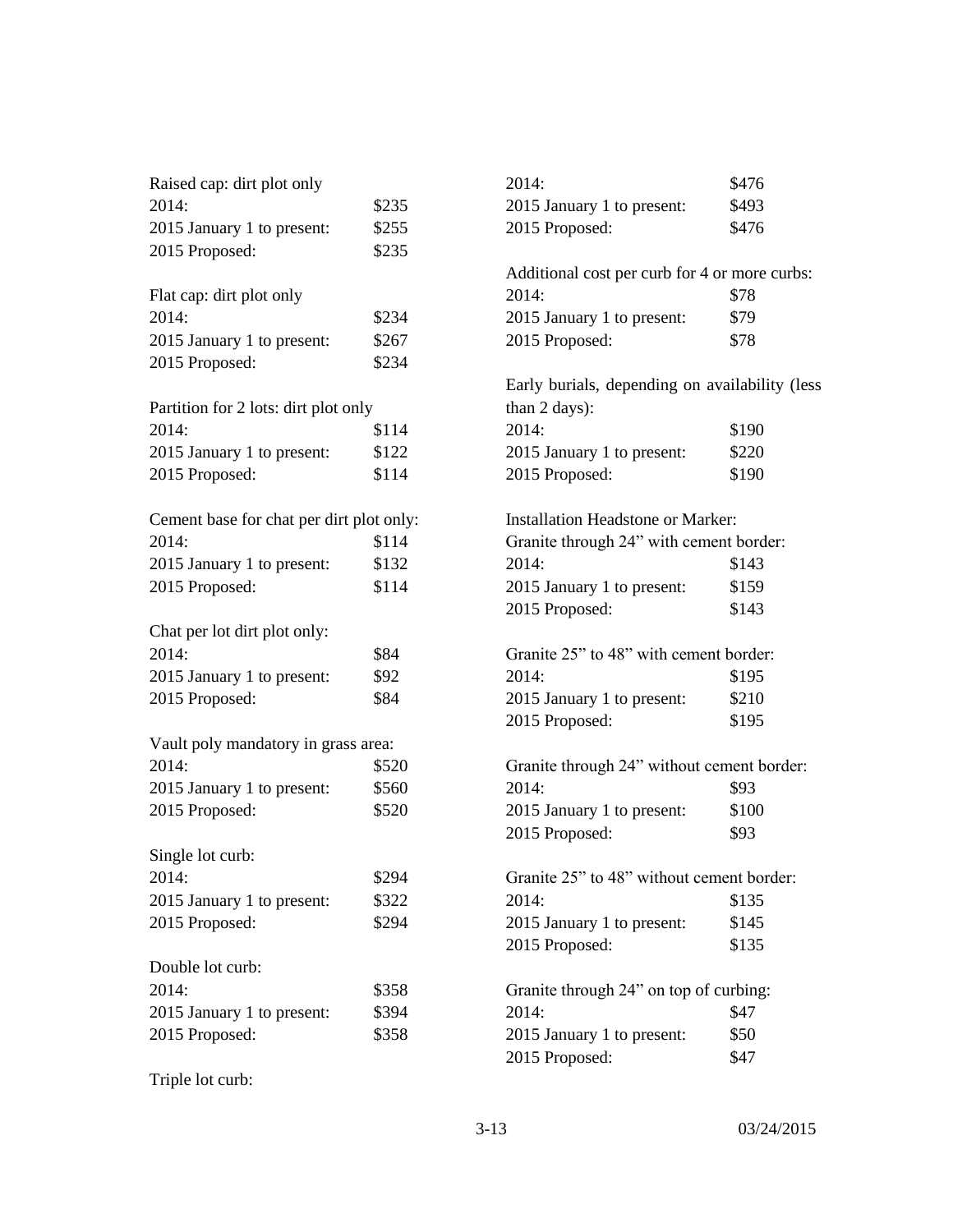| Granite 25" to 48" on top of curbing: |       |  |
|---------------------------------------|-------|--|
| 2014:                                 | \$68  |  |
| 2015 January 1 to present:            | \$73  |  |
| 2015 Proposed:                        | \$68  |  |
|                                       |       |  |
| Exhumation full grave:                |       |  |
| 2014:                                 | \$720 |  |
| 2015 January 1 to present:            | \$760 |  |
| 2015 Proposed:                        | \$720 |  |
|                                       |       |  |
| Exhumation cremation:                 |       |  |
| 2014:                                 | \$260 |  |
| 2015 January 1 to present:            | \$280 |  |
| 2015 Proposed:                        | \$260 |  |
|                                       |       |  |

B. All charges for cemetery plots shall be paid at the time a lot or lots are purchased from the city. As part of a pre-planning service, City Administrative Officers are authorized to enter into a promissory note(s) for the reservation of plot(s). Deeds shall not be issued until payment is received in full and interest shall be charged at a rate of 10% per month amortized over the life of the note. Promissory notes shall not exceed a period greater than twelve months to remit full payment. If payments are not received in full according to the terms in the promissory note, all monies shall be returned less a 30% administrative charge of the total amount remitted to date. All payments shall be made to the City Treasurer or their authorized representative prior to Funeral Services.

C. Parties purchasing funeral service can reserve plot(s) directly adjacent to burial plot for a period of 3 months from date of services. Reservation shall be forfeited unless the total purchase price of reservation is fully paid within a 3 month period. Forfeited reservation payments shall be refunded to purchaser.

D. Honorably Discharged Veterans and their spouse shall be entitled to 30% discount off the standard fees. (Ord. 12-1021 §1, 2012) (Ord.

08-941 §1, 2008), (Ord. 11-1003 §1, 2011) (Ord. 15-1048 §1, 2015).

# **3.12.060 Sale and Purchase of Interment Rights**

A. The sale or transfer of any interment right by any owner or purchaser shall not be binding upon the city, unless the same shall first be duly approved in writing by the city, and then such interment right can be issued to the new owner. This procedure is required in order that the city may at all times have a complete and accurate record of all owners and purchasers.

B. Any and all transfers of any interment right, whether the same be by conveyance or assignment or purchase contract, are subject to all rules and regulations of the city which are now in full force and effect or which hereafter may be enacted.

C. All interment rights and associated cemetery charges are sold subject to payment of the amount posted in the office of the city clerk.

D. No interment rights or contracts for the purchase of interment rights can be sold, assigned, transferred, or pledge without the written approval of the city clerk. Transfer or sale of Veteran plot shall only be made to a Veteran or their spouse.

E. Each owner is vested with the ownership of his or her interment right for the sole purpose of interment of human corpse(s) or cremains.

F. No person shall buy or sell any lot within the Cemetery for purposes of speculations.

G. When a transfer is to be made from a single grave to another grave or a permanent exhumation occurs, the formerly occupied single grave space and all rights therein revert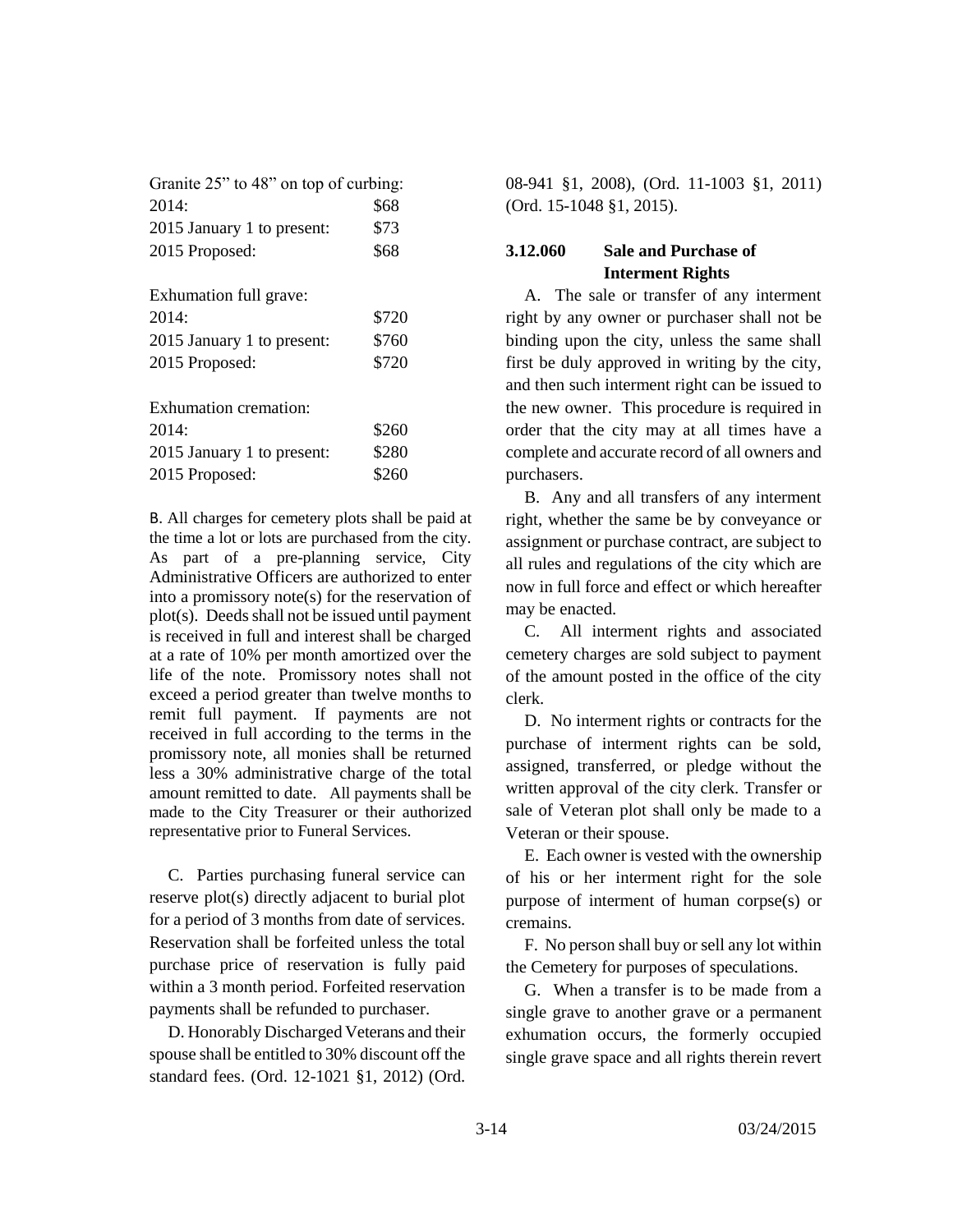to the city. (Ord. 08-941 §1, 2008), (Ord. 11- 1003 §1, 2011).

## **3.12.070 Burial Rules**

A. Prior to all burials, compliance with Title 36 Arizona Revised Statues for the transportation and disposition of human remains (AZ TRANSIT PERMIT) shall be required.

B. **FUNERALS.** All funerals, interments and inurnments within the cemetery grounds shall be under the direction of the Cemetery Management. No grave will be laid out or dug and no interment shall take place without all fees being fully paid and all applicable laws having been complied with. In extreme financial hardship situations City Administrative Officers are authorized to enter into unsecured promissory note(s) with persons requesting funeral services.

C. **NOTICE OF FUNERALS.** Notice of funerals with exact location of the grave must be given to the Cemetery Management at least two (2) business days in advance of the burial. No grave will be laid out or dug by anyone other than a designated cemetery official.

D. **BURIALS AFTER STAFF HOURS.** An additional charge shall be made for any burial service in which the burial vault; mausoleum crypt or columbarium niche is not sealed by 2:30 p.m. from April  $1<sup>st</sup>$  to September  $30<sup>th</sup>$  and by 3:30 p.m. from October 1<sup>st</sup> to March 31<sup>st</sup>. These additional charges are a part of the rate schedule adopted by the City.

### E. **OPENING AND CLOSING OF**

**GRAVES.** All graves, crypts and niches shall be opened and closed by cemetery personnel only. For the safety of the general public, no one from the general public will be allowed to help fill in the grave site. At the direction of cemetery supervisory staff and as necessary to accomplish services at the cemetery, burial attendees must disperse 60 minutes after casket has been lowered.

F. **ORDERS GIVEN BY TELEPHONE.** Under no condition will the City assume responsibility for errors in opening graves, crypts or niches when orders are given by telephone. Orders by the funeral director for the opening of graves, crypts or niches will be construed as orders from the lot owner.

G. **BURIALS OR MORE THAN ONE PERSON IN ONE GRAVE.** Burial of two or more persons in one plot is not permitted. For interments in a traditional in ground grave: no more than one casket and one cremation urn or two cremation urns may be entombed in a single grave.

H. **CEMETERY WORK.** Any persons engaging in work while in the vicinity of a burial must suspend their labor during the religious service at the grave. All headstone and marker installations or any concrete work shall only be performed by cemetery staff or contractor with city business license carrying adequate liability insurance and are to be performed only during cemetery office hours. Any work to be done by a contractor shall be programmed and scheduled with cemetery supervisory staff. All planned work shall be inspected and approved by supervisory cemetery staff.

I. **DISTINTERMENT.** Disinterment of a body will not be made without proper authority in accordance with the laws of the State of Arizona. All permits must be presented to cemetery officials prior to disinterment so that proper arrangements can be made.

J. **MISREPRESENTATIONS OR ERRORS.** The City will not be liable for misrepresentations or errors made by the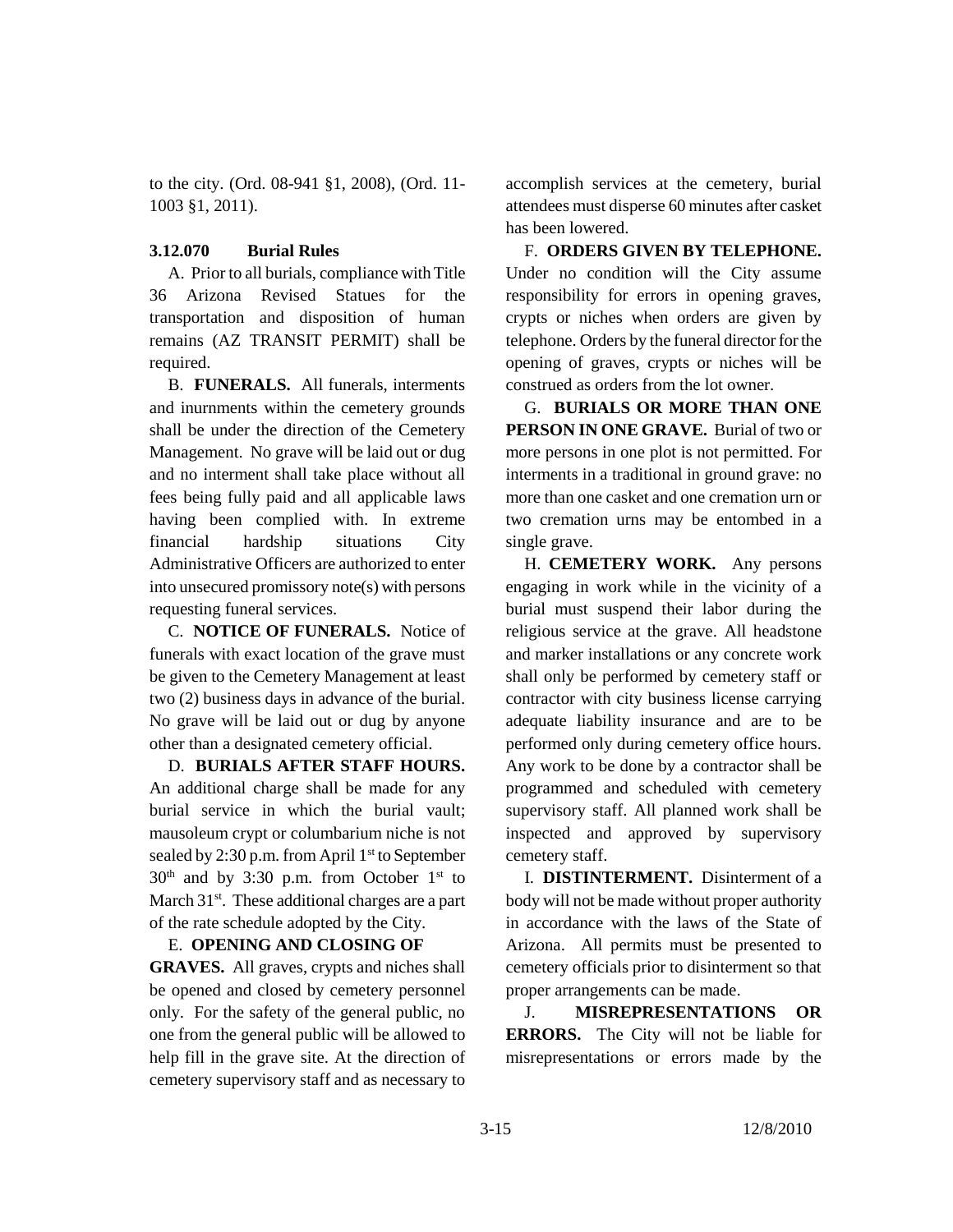person or persons purported to be owners, legal representatives or agents.

K. **INURNMENT CONTAINERS IN GROUND BURIAL.** Inurnments may be made only in approved containers. Cremated remains must be in a non biodegradable, unbreakable container made of concrete, plastic or metal. Urns composed of paper, cardboard, plastic, bags, or any other material deemed unacceptable by the City will not be accepted for inurnments.

L. **OPENINGS OF CASKET.** No person shall open a casket or urn within the confines of a cemetery prior to burial, entombment or inurnment unless that person is next of kin to the deceased or has the written permission of the deceased's next of kin.

M. **CREMATED REMAINS TO BE DISPOSED OF PURSUANT TO SATE**  LAW. No person shall scatter cremated remains within the cemetery. Any cremated remains disposed of in the cemetery shall be done so consistent with any applicable Arizona Law.

N. **DISINTERMENTS AND REMOVALS.** No disinterments and removal to another location within the cemetery of a body or cremated remains will be permitted without the written consent of the personal representative of the deceased unless by a duly authorized public official.

O. **NO REMOVAL OF BODY WITHOUT LAWFUL AUTHORITY.** No person, whether a relative or not, shall remove any body from any lot without lawful authority to do so.

P. **CARE IN REMOVAL.** The City will not be liable for any damage resulting from the removal on any remains. (Ord. 08-941 §1, 2008), (Ord. 11-1003 §1, 2011).

# **3.12.080 Use of Motorized Vehicles in the Cemetery.**

A. Motorized cars and other vehicles must be kept under complete control at all times.

B. The following are prohibited:

- The driving of motorized cars or other vehicles through the gates or in the Cemetery at speeds greater than 10 miles per hours.
- The driving of any motorized car, vehicle or animal across or upon an grave, lot, lawn or parking or leaving the same thereon.
- Parking or leaving any motorized car or vehicle on any road or driveway within the Cemetery at such location or in such position as to prevent any other car or vehicle from passing the same and if so parked or left, the City will remove the same and owner of said removed vehicle shall be legally liable for the cost of the removal.
- No motor vehicle will be allowed off designated roadways at any time with the exception of the cemetery officials, monument setters, contractors, and vault company employees.
- No person can par on the maintenance easement areas of the cemetery.

• All vehicles shall park on the far right had side of the road while parked. (Ord. 08-941 §1, 2008), (Ord. 11-1003 §1, 2011).

# **3.12.090 Care of Lots** A. **PERPETUAL CARE TO INCLUDE.**

Perpetual care of cemeteries which cover mowing, tree trimming, filling in sunken graves, and weeding will be assumed by cemetery employees only.

B. **PERPETUAL CARE NOT TO INCLUDE.** Perpetual Care shall not include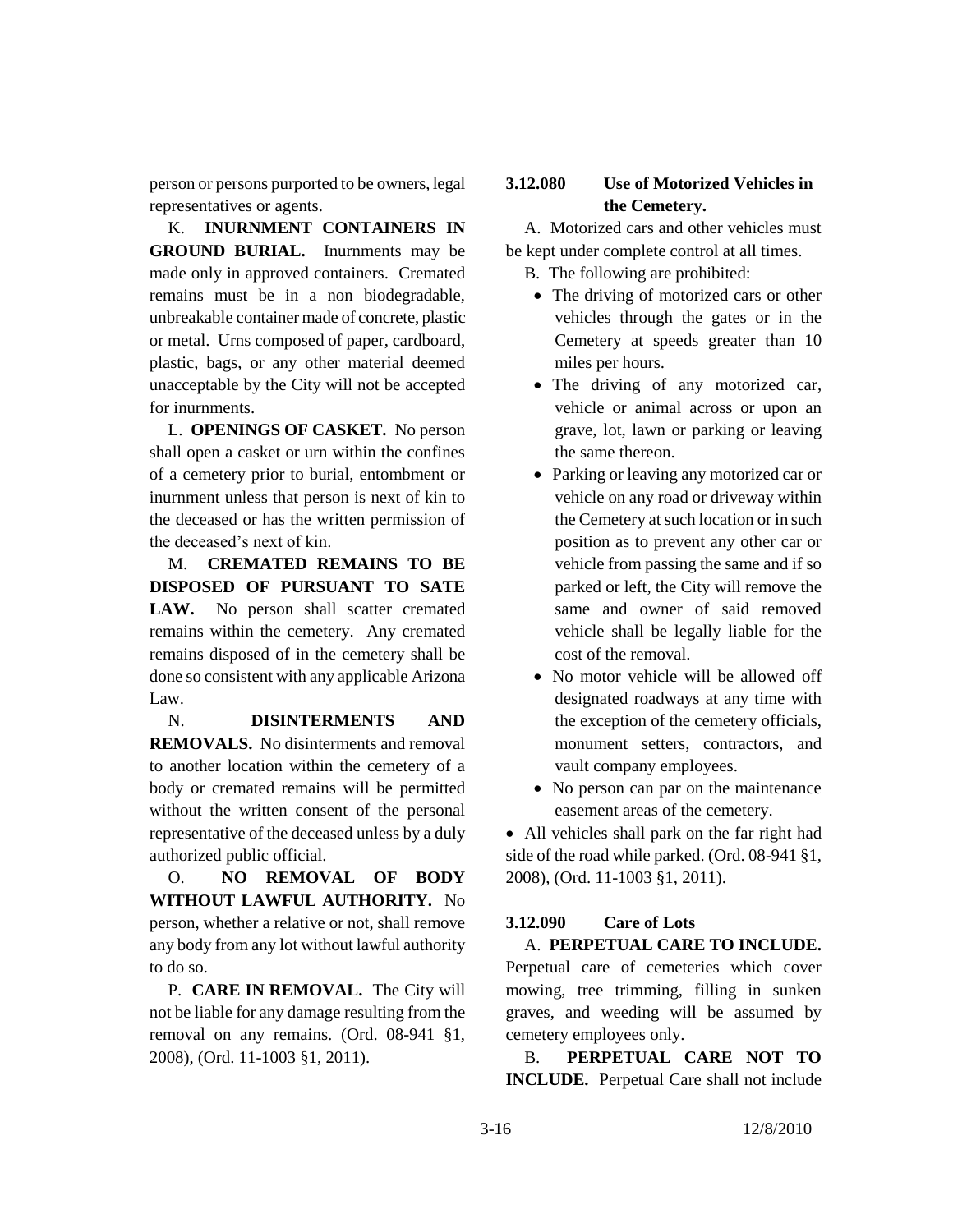the watering of flowers or plants or the trimming of shrubs if planted by the lot owner. Perpetual Care does not include the maintenance, repair or replacement of any marker, memorial, tomb, curbing, or mausoleum place or erected on the lot.

C. **GRASS AREAS.** In order to ensure the uniform appearance of burial sites and facilitate proper maintenance, there shall be the following:

1. No curbing, fencing, hedging, trenching or enclosing any gravesites.

2. No plants may be planted by anyone other than cemetery personnel. Cemetery personnel may remove such shrubbery upon finding them.

3. Solely cemetery personnel may do any and all landscape work.

4. No fixtures shall be permanently affixed to markers or memorials.

5. Cemetery personnel shall water the grass areas on a seasonal schedule of the cemetery as dictated by weather conditions and season.

6. Only flowers placed within permanent retractable vases are allowed. During mowing season, flowers will be removed from the referenced type of vases and replaced to the best of our abilities. Flowers outside of these vases and/or vases other than those specified herein will be discarded.

7. Flowers or other non-permanent decorations outside approved vases may be placed on burial sites for 14 days after funeral service and for seven (7) days before these holidays: Easter, Mother's Day, Father's Day, Christmas, Memorial Day, Good Friday and All Souls Day. Only items that are not in vases and items that are clearly identified as appropriate to the holidays will be removed seven (7) days after the Holiday.

8. The planting of plants and shrubs are restricted to dirt grave sites only.

D. **NON GRASS AREAS.** In the non grass areas, the responsible parties, may water the plants on their own. The city is not responsible for watering any plants in these areas. Plants, trees, shrubs, or grass may be planted only on plots owned in dirt area and with cemetery supervisory staff written approval. City is not responsible for supplying water for plants, trees, shrubs, or grass.

E. **SETTLED GRAVES.** Depending on their schedule, city personnel may fill settled graves when needed.

F. **SPECIAL CARE ON LOTS.** Lot owners who desire special attention for their lots, such as special care for flowers, trees and shrubs, must make arrangements for such care with a person, firm or other privet sector person or organization.

G. **REMOVAL OF PLANTS AND SHRUBS.** The Cemetery shall have the right to enter upon any lot and remove, without notice, trees and shrubs and flowers planted in violation of these rules. The City reserves the right to trim, cut down and remove any plantings by a lot owner which are undesirable in their present condition.

No tree or shrub shall be planted, removed, cut down or trimmed, within the border of any lot or grave, without the permission of the cemetery maintenance superintendent or designated official.

H. **FLOWERS.** Fresh and artificial floral displays may be placed on the graves at any time. Floral displays will be removed when they become faded and unsightly or as necessary to facilitate cemetery operations. All floral displays will be removed by-weekly, no responsibility for their return to the owners will be assumed.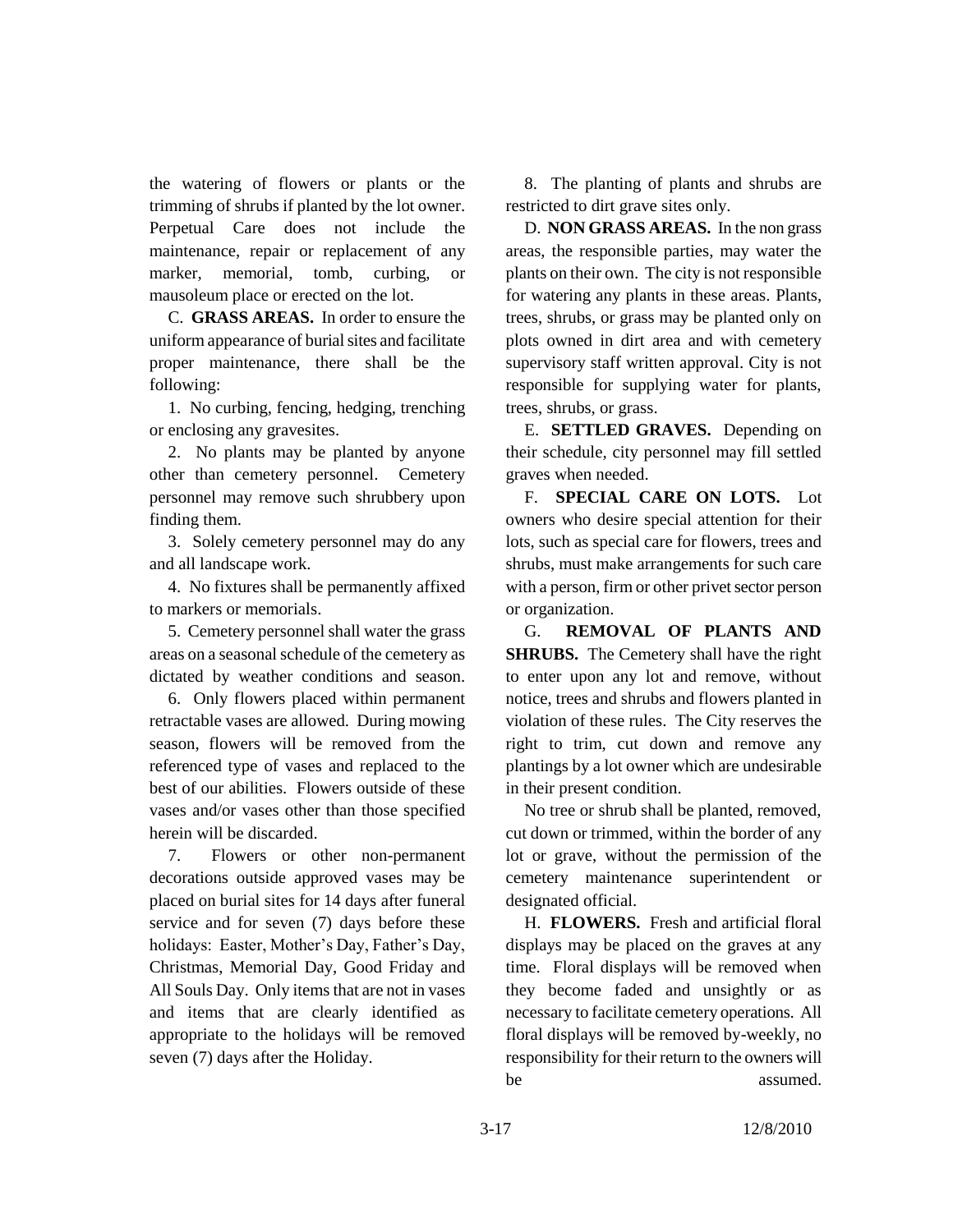Cemetery personnel will not be responsible for flowers or plantings that may prohibit necessary grounds care activities.

I. **OTHER OBJECTS.** Statues, vigil lights, breakable objects of any natures, and similar commemorative items are permitted on dirt grave sites. Cemetery staff will remove non-floral items if they get damages or are a hazard immediately. Items appearing to be of sentimental or keepsake value will be retained for one month before disposal, no responsibility for their return to the owners will be assumed.

The city will not be responsible for any lost or damage items left at the cemetery. At no time will jars, tin cans, unsightly plastic containers or wire stands be construed as permanent decorations and allowed in either cemetery.

No benches or furniture will be allowed within any part of the road way or on lots not owned by the person placing the bench or furniture.

J. **RESPONSIBLE FOR DECORATIONS.** Cemetery personnel are not responsible or liable for any decorations or flowers placed at burial sites. High winds and monsoon rains tend to blow items away. In addition, at times the cemetery is open when neither the office nor grounds personnel are staffed leaving the cemetery unsecured.

K. **REMOVAL OF DECORATIONS.**  There are five ways in which decorations *are generally* removed from burial spaces:

 1. Seasonal decorations **seven (7) days** after major holidays listed above.

2. Funeral decorations **fourteen (14) days** after service.

3. At certain times of the year when weather conditions blow flowers from vases and at other times when the cemetery is open and staff

are either not present or unable to prevent the theft of flowers, which does occur.

4. Floral displays are removed when they become faded and unsightly or as needed to facilitate cemetery operations.

5. When a violation of this policy is observed by cemetery personnel.

L. **CITY NOT RESPONSIBLE FOR ARTICLES LEFT.** In no case shall the City or any officer or employee thereof be responsible for articles, which may be left on any lot or grave. In all cases, the right is given to the City to remove from any lot or grave any article which is unsightly or otherwise objectionable. (Ord. 08-941 §1, 2008), (Ord. 11-1003 §1, 2011).

# **3.12.100 Cemetery Visitor Rules** A. **PROPER CONDUCT FOR SACRED**

**PLACE.** It is of utmost importance that there should be strict observance of the properties of the Cemetery. Hence, all persons within the Cemetery should avoid conduct unbecoming a sacred place. The following conduct is prohibited within the Cemetery:

1. All visitors are reminded that the cemetery is considered to be sacred ground for the dead, and that a strict observance of all properties due such a place will be required.

2. Loud or boisterous talking, any person disturbing the tranquility of the cemetery by noise or other improper conduct will be asked to leave the grounds or be subjected to arrest.

3. Cemetery visitors will be allowed in the cemetery from sunrise to soundest. Any person(s) found loitering on the grounds during closed hours will be subject to arrest.

4. No picnics, parties, or other similar gatherings will be allowed in the cemeteries at any time.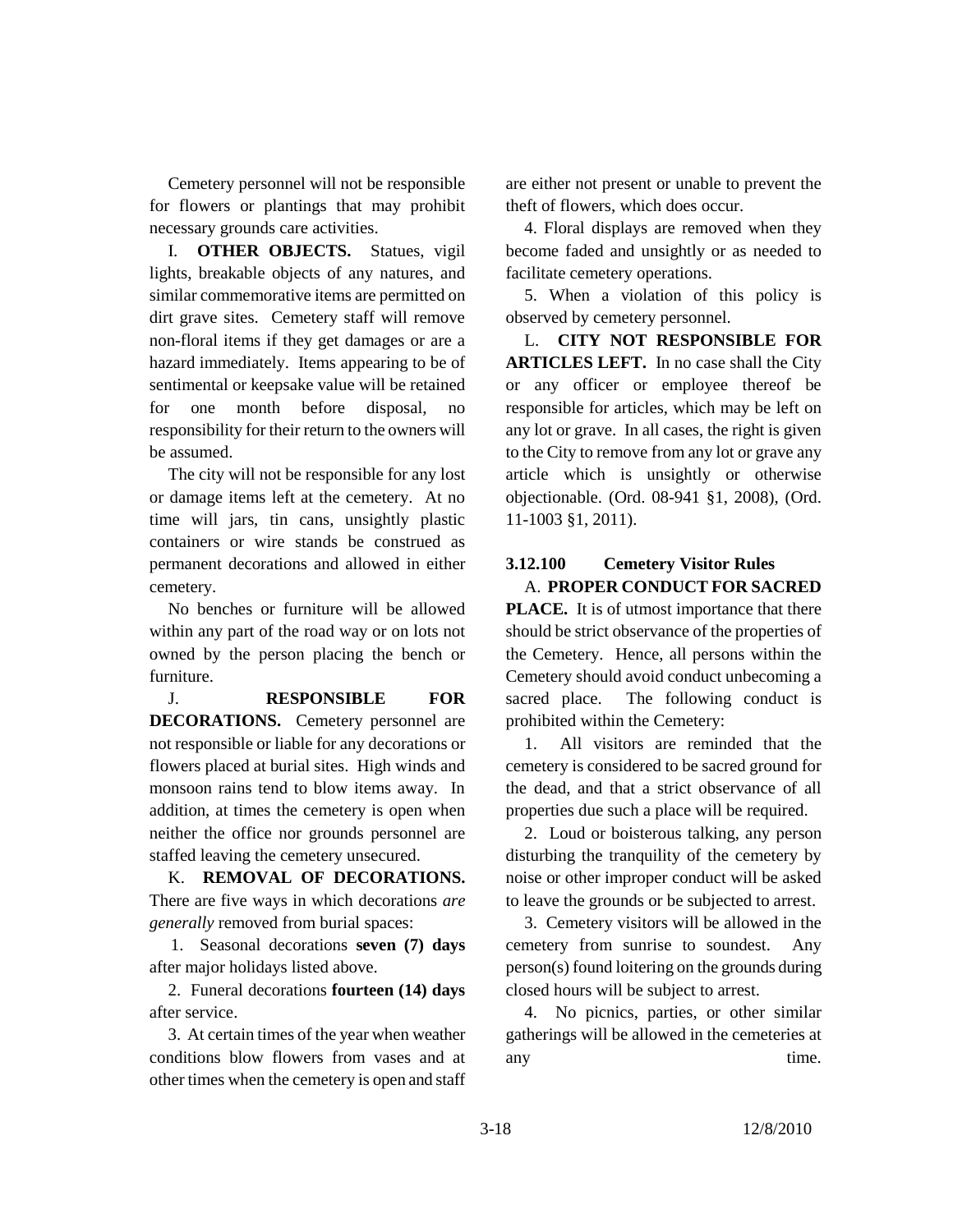5. No peddling or soliciting the sale of any commodity within the Cemetery.

6. No placing of sings, notices or advertisements of any kind within the Cemetery.

7. No bringing of dogs into the Cemetery or nay of its buildings unless on a leach and properly cleaned up after.

8. No bringing of firearms into the Cemetery except by a military escort accompanying a veteran's funeral or attending a memorial service. Law enforcement authorities and military personnel shall be the only person allowed to possess weapons on cemetery property.

9. No bringing of alcoholic beverages in the Cemetery or building.

10. The City of Douglas or its employees assume no liability for property damage or acts beyond its ability to reasonably control during normal business hours.

11. The throwing of rubbish on driveways or plotted areas is strictly prohibited. There are receptacles for the sole purpose located in both cemeteries.

12. No person shall enter or leave the cemetery except through established gateways provided for such purpose.

13. All persons found on the grounds after dark shall be considered to be a trespasser. (Ord. 08-941 §1, 2008), (Ord. 11-1003 §1, 2011).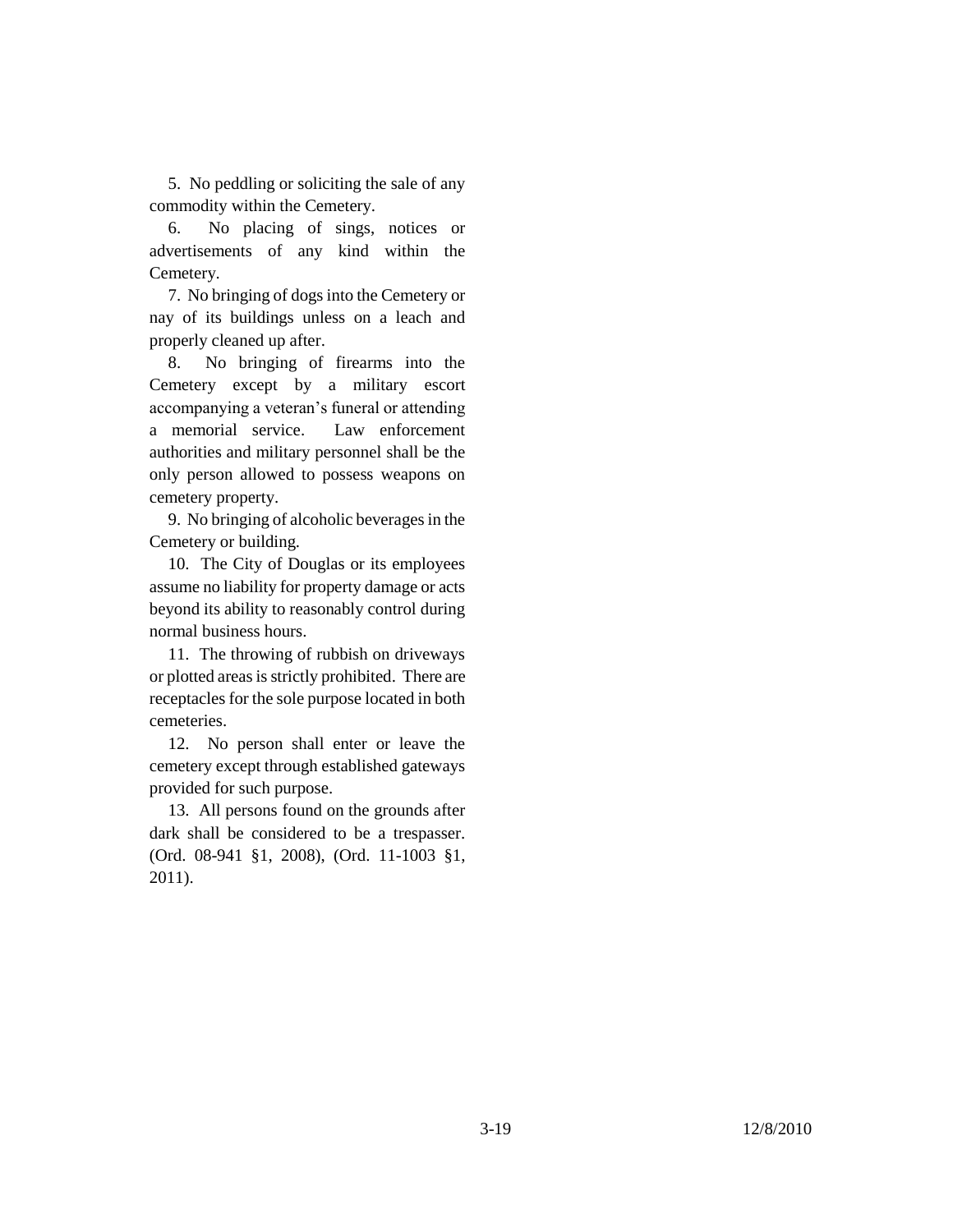**RESERVED (Ord. 18-1099 § 1, 2019)**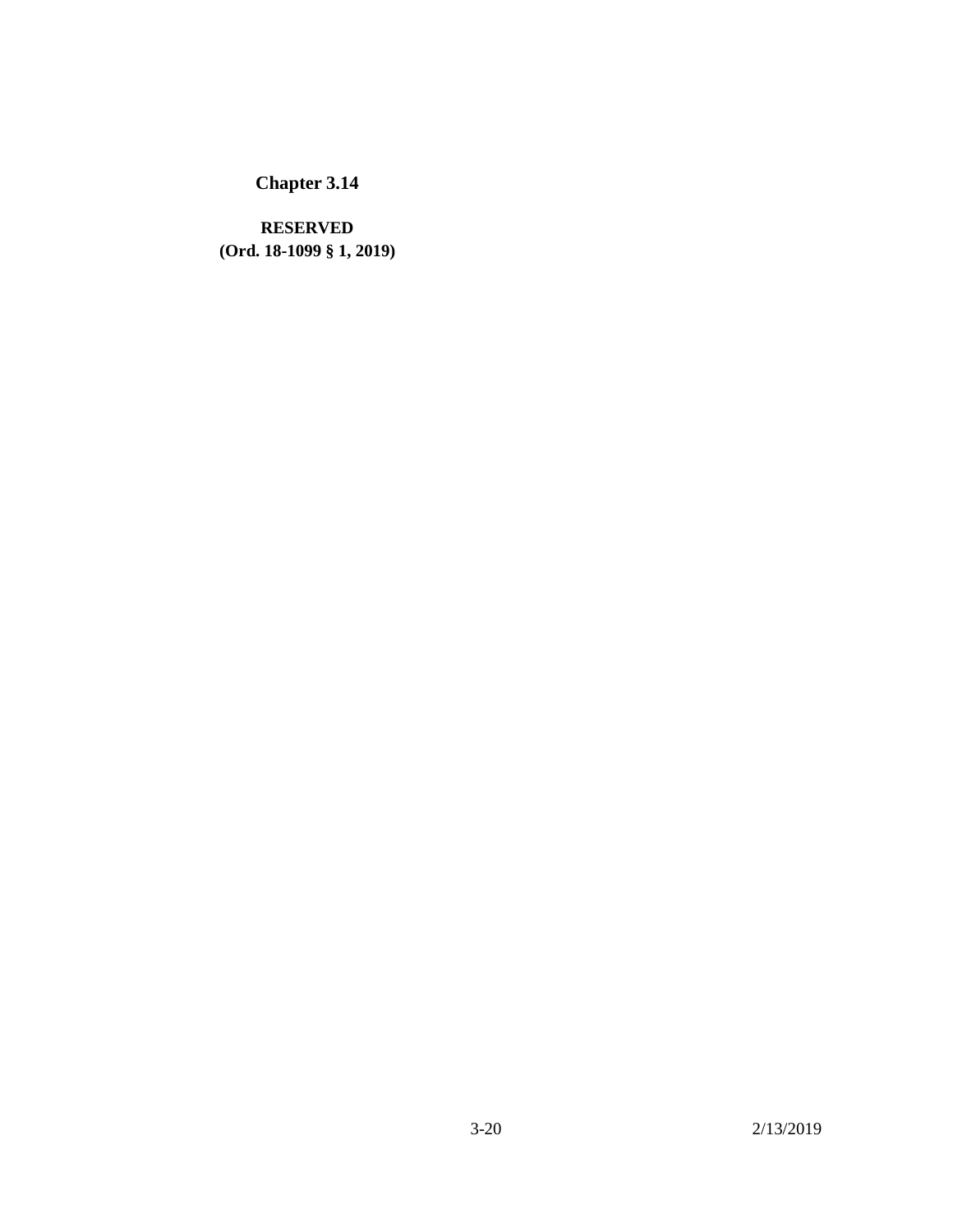# **FUNDS OR PROPERTY RECEIVED THROUGH FEDERAL ASSET SHARING OR FORFEITURE**

**Sections:**

**3.16.010 Separate accountings of received funds and property. 3.16.020 Accounting system. 3.16.030 Restrictions on use of funds or property.**

**3.16.010 Separate accountings of** 

**received funds and property.**

Separate accountings shall be kept and made by the city of:

A. State grants of forfeiture property or money passing to the city through the office of the Arizona Attorney General;

B. Other forfeiture money or property received as a result of court declared forfeitures of property or money or Attorney General Grants;

C. Federal asset sharing grants; and

D. Grants of forfeiture property or money or federal asset sharing which are project specific. (Ord. 559 § 1, 1990)

### **3.16.020 Accounting system.**

The city clerk and treasurer, with the advice of city auditors, or the State Auditor General as required, shall establish a system for proper accounting as required by Section 3.16.010. The system shall include but not be limited to the following:

A. A report by the chief of police to the city manager and city clerk and treasurer by the tenth day of each month outlining the status of and changes in the various accounts;

B. Interest-bearing deposits shall be made to federally insured accounts and/or the local government investment pool of all funds received except for cash withdrawn for undercover purposes;

C. Create forms requesting authorization from the manager by the chief of police for use of funds for undercover operations to fight racketeering;

D. Establish a procedure for later disclosing to the manager and city clerk and treasurer the use of funds when initial disclosure will jeopardize an undercover operation's confidentiality or jeopardize the safety of persons;

E. Establish a process for presenting proposed fiscal year expenditures to the mayor and council for approval and a process for presenting requests for emergency authorization to spend funds, to the mayor and council for approval. (Ord. 559 § 2, 1990)

# **3.16.030 Restrictions on use of funds or property.**

All funds or property described in Section 3.16.010 shall be used or spent only for general purposes of enhancing city law enforcement by supplementing local budget funds and not by supplanting ordinary expenditures, or such more restrictive use as prescribed by statute, law or grant. (Ord. 559 § 3, 1990)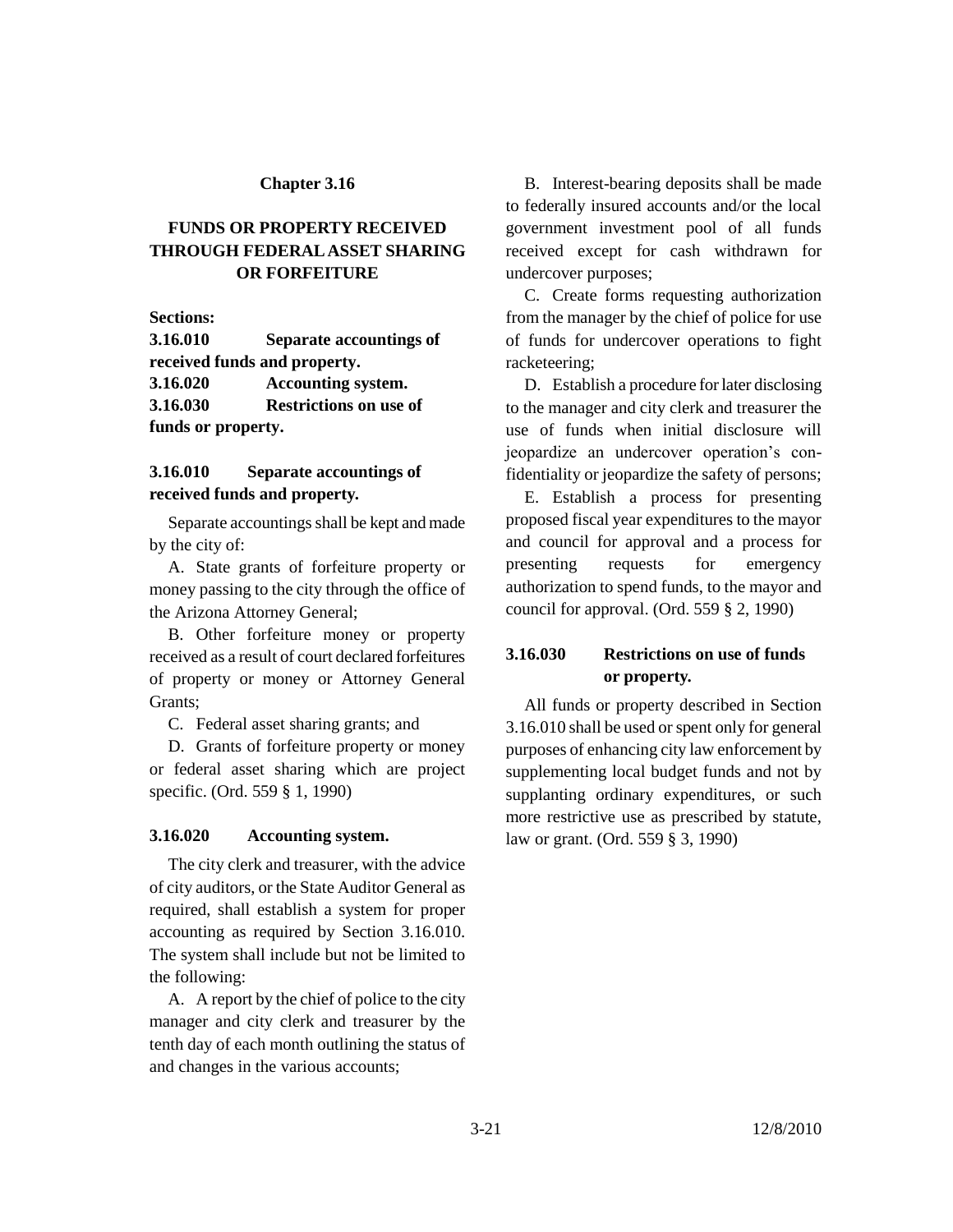# **ARIZONA DEPARTMENT OF REVENUE DEBT SETOFF PROGRAM & REVENUE AND FINANCE PROGRAM POINT OF SALE CREDIT CARD TRANSACTION CONVENIENCE FEE.**

A. A fee of \$9.00 shall be applicable to debtors referred to the AZDOR Debt Setoff Program as a new chapter 3.18.(Ord. 12-1016 §1, 2016)

B. The convenience fee for credit card on point of sale transactions for the Revenue and Finance Program shall be set as follows:

1. The City shall accept credit and debit cards for point of sale transactions of at least \$5.00

2. There shall be convenience fee of 2.5% per point of sale transaction for credit cards only.

3. The City shall accept debit card point of sale transactions without charging a convenience fee. (Ord. 15-1049 §1, 3/11/2015).